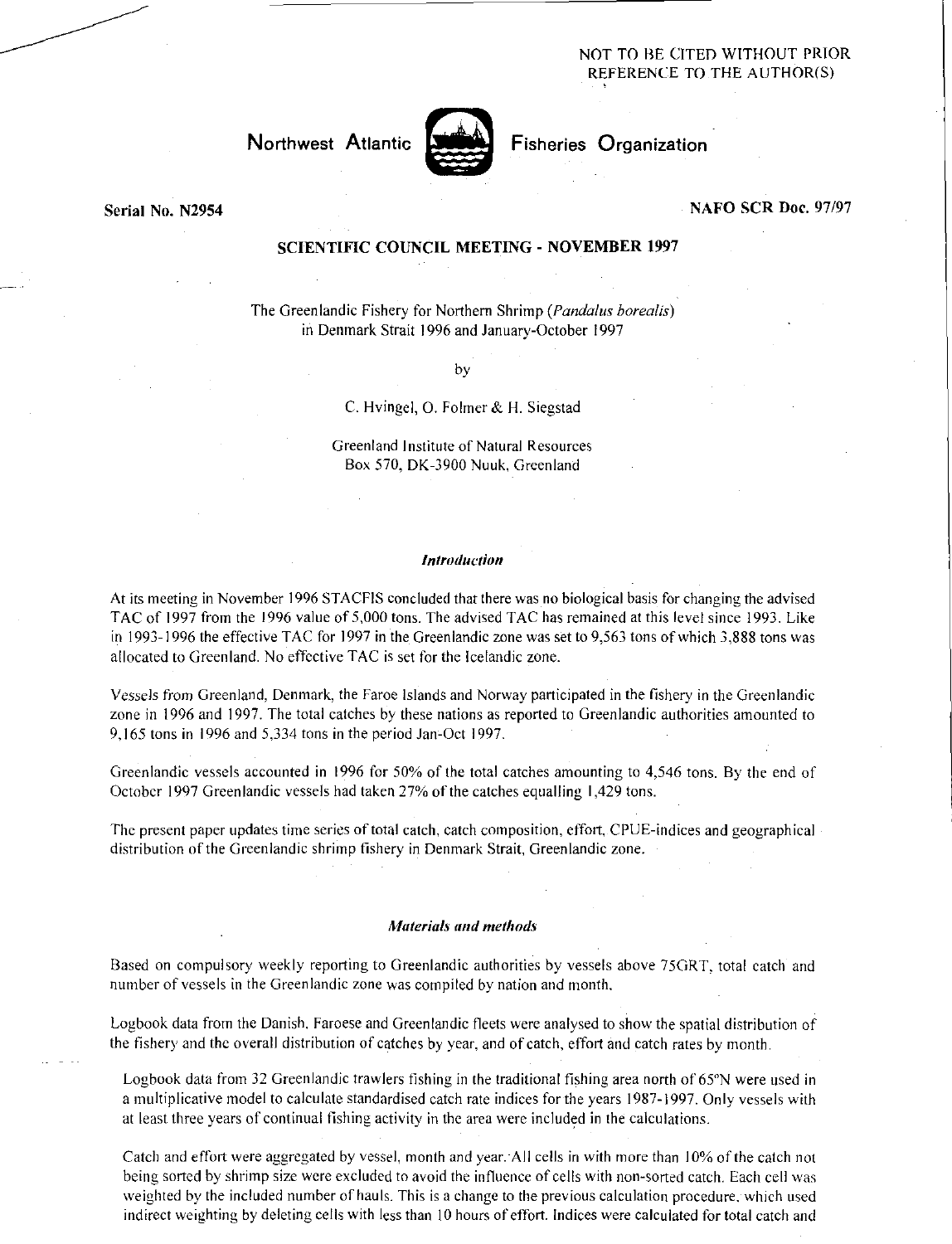for catches of shrimp larger than 8.5 g to avoid the influence of unreported discard of smaller shrimp (Carlsson & Lassen, 1991).

Significant interactions between YEAR-MONTH, YEAR-VESSEL and VESSEL-MONTH exist in the data but their contribution to the variation is small in relation to that explained by the main effects (VESSEL, MONTH and YEAR). The final analysis was therefore run with main effects only.

Size compositions of shrimp catches in the areas north and south of 65°N were generated from samples from the Greenlandic fishery. Samples taken by observers before processing were sorted by sexual characteristics (McCrary, 1971) and measured to the nearest 0.1 mm carapace length. The data were then pooled in 0.5 mm length groups and adjusted by ratio of weight to the number caught in the set. Numbers from all sets for the month were totalled and adjusted by weight to the monthly catch reported in vessel logs. The numbers from all months were totalled and adjusted by weight to the total catch of the year in the respective areas.

Annual length frequency distributions of catches in the traditional fishing area north of 65°N from 1991 to 1995 and from the area south of 65°N from 1993-1997 were analysed by modal analysis (Macdonald & Pitcher, 1979) in an attempt to isolate year classes. The number of age components and initial estimates of their mean lengths were unknown and the iterations were allowed to run freely for best fit, except for a fixed coefficient of variation at 0.045.

### *Results and Discussion*

### Geographical distribution of the Greenlandic fishery

The fishery for shrimp in Denmark Strait has traditionally taken place at the Dohrn Banke north of 65°N. However, since 1993 the fishing pattern has changed as new fishing grounds were found south of 65°N. Figures IA-G show the geographical distribution of the Greenlandic catches from 1991 to 1997.

In 1995 the fishery north of 65°N was concentrated between 65°30'N and 67°30'N and between 30°W and 32°W. In 1996 the overall areal distribution of the catches in the traditional area were approximately identical, but contrary to earlier years the area was only fished in January and December. Also in 1997 effort was only allocated to January (data covering Jan.-Oct).

Following the introduction in 1993 the new fishing areas south of 65"N received about 50% of the total effort spent by Greenland in Denmark Strait 1994-1995. In 1996 80% of the effort was spent south of 65°N and the preliminary data for 1997 indicate that this development is continuing (Fig 2B). Most catches were taken between 62°N and 62°30'N, but other concentrations were also located.

### Reported catches 1996 - October 1997

Table I shows catches by month and nation and the numbers of reporting vessels in the Greenlandic zone in 1996 and 1997. Total reported catch in 1996 was 9,165 tons, and at the same level as the year before. Preliminary catch figures indicate that the total catches of 1997 will be at the 1994-1996 level.

A total of 42 vessels participated in the fishery in 1996 and until October 1997 36 vessels have been registered. The seasonal distribution of the fishery was similar to previous years with minimum activity in the summer period.

# Catch, effort and unstandardised CPUE from vessel logs

Monthly, semi-annual and annual catch, effort and mean catch rates based on logbooks from the Greenlandic, Danish and Faroese fishery in the Denmark strait were compiled and are given in details in (Skuladottir, 1997). Only the data of the Greenlandic fleet is presented in this paper.

The Greenlandic fishery in the traditional area north of 65°N has gradually changed from an all year activity with a minimum in the summer months, to effort only being spent only in December and the first three or four months of the year. This time of year generally produces the highest catch rates. In 1996, however, the northern area was abandoned after a short period of activity in January, presumably due to low catch rates compared to the southern area (Fig. 2C). In December the area was revisited but catch rates were still unsatisfactory and only 52 tons were taken. The preliminary data for 1997 tells the same story: low effort and only in January.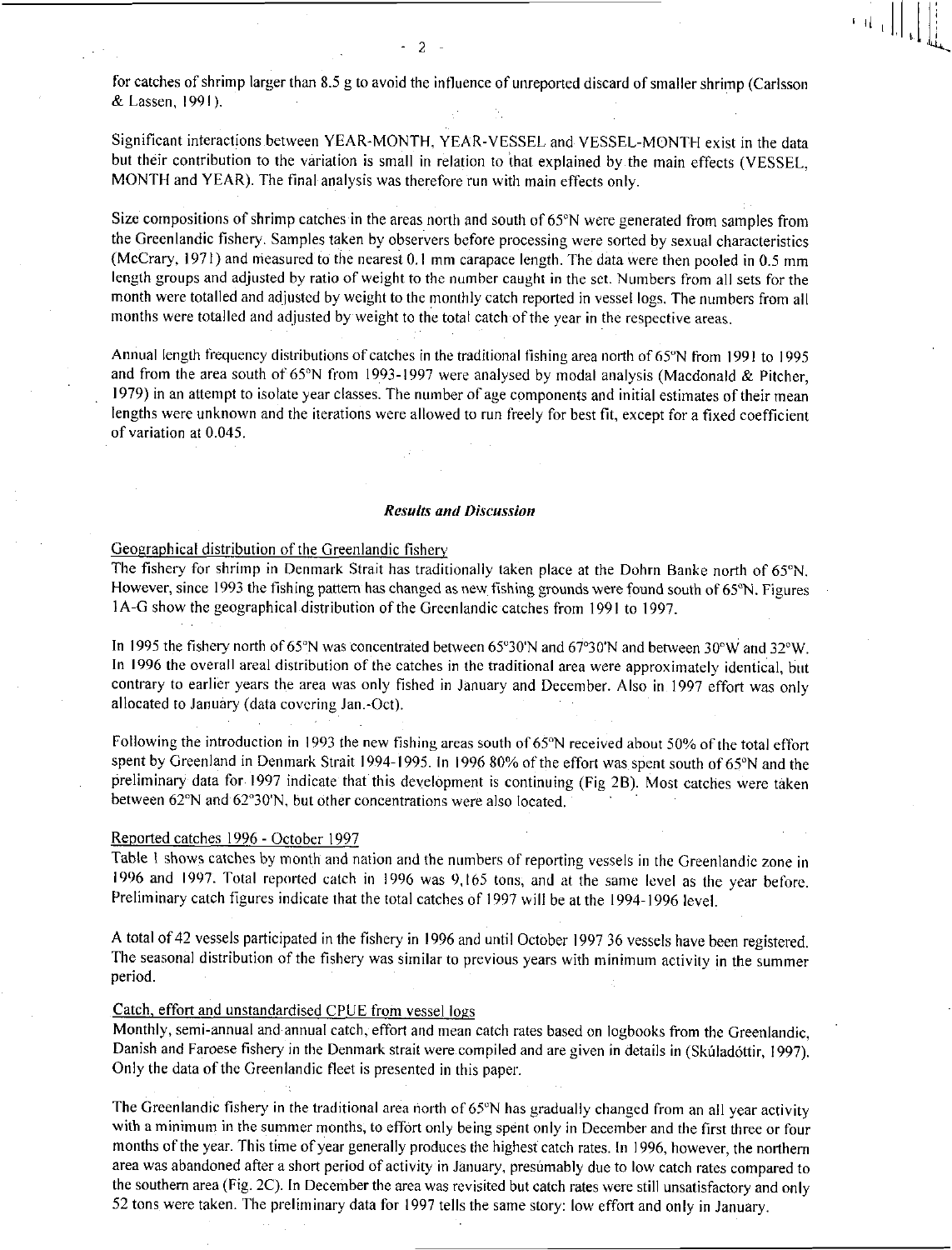Compared to the late 1980's catch and effort in the area north of 65°N has been reduced by approximately one order of magnitude (Table 2 and Fig. 2A+B). The main explanation for this development is not to be found in declining overall catch rates (Fig. 2C) but in a decline in catch rates of large shrimp (see later), which is the prime target of the Greenlandic fishery in Denmark Strait. Participation in the fishery at Flemish Cap and the development of the new fishery in the southern area of Denmark Strait are also major causes of the traditional area being less attractive.

The Fishery in areas south of 65°N began in 1993. No decisive seasonal pattern is yet obvious and effort has been distributed over practically all months. The largest catch is generally taken Nov.-Feb. In spite of catch rates being almost twice as high as north of 65°N (Fig. 2C) only about 20-50% of the Greenlandic effort was spent in the southern area during the first three years - probably due to less favourable bottom conditions for trawling in this area. Following this period of learning about 80-90% of total effort was allocated to the southern area in 1996 and 1997.

Total Greenlandic fishing effort in the Denmark Strait has shown a declining trend from about 43,000 hr's in 1989 to a level of about 15,000 hr's in the mid 1990's (Table 2 and Fig. 2F), The preliminary data for 1997 suggests a fishing effort below that level. The total catches followed the same trend until 1993 when the new fishing grounds south of 65°N enhanced overall catch rates and made catches reach a new level of around 4,000 tons (Fig 2E+F). In 1997 catches will probably be at this level.

### Standardised CPUE from Greenlandic vessel logs

Results of the multiple regression analysis to standardise catch rates of both large shrimp ( $\geq 8.5$  g) and total catch (Table 3-4) shows that all main effects were highly significant (p<0.0001) and their combined effects explained 73% and 70% of the variation in CPUE respectively. The model diagnostical outputs (residual plots, Cook's D influence statistics, test of normality etc.) indicate that the model and error structures were correct.

All first-order interactions between the effects of YEAR, MONTH and VESSEL were also highly significant, suggesting that the effect of YEAR on CPUE differ from month to month and from vessel to vessel. The contributions of these interactions to the variability *within* the data set however were small compared to that of the main effects. Thus, the basic model without interactions was considered a good description of the data.

The annual catch rate indices for large shrimp and total catch are presented in Figure 2D. This years index series has been calculated using a different weighting procedure. This meant no changes to the trend of the time series. However, the 1996 data point, that in the previous analysis was the lowest on record is now higher than the 1993 data point.

The two index time series are almost parallel showing a declining trend from 1987 to 1993, succeeded by an increase to a higher level in 1994. This level was maintained through to 1997.

Both in 1996 and 1997 only a small amount of effort was allocated to the northern area. Thus the index values for these years are based on only a few observations and interpretation of these data points as a biomass indices should therefore be done with care.

### Length distributions

Besides practical problems collecting samples, adequate sampling in time and space for constructing length distribution of the catches are made difficult by the ongoing changes in fishing pattern. Unsolved problems of population structure further made stratification of the analyses difficult. In this investigation samples taken north and south of 65°N were treated separately. The numbers of samples included are presented in Table 5.

The length frequency distributions of the northern and southern areas are shown in Fig. 3. Modal analysis was applied to *the annual length* frequency distributions of the Greenlandic catches (Table 6). Runs with 6 age components produced the best fits and estimated reasonable consistent mean lengths from year to year. Skúladóttir (1994) also found 6 age components in a similar analysis. The mean lengths estimated in this study for the northern area show some agreement with her findings. In the southern area the mean length at age turned out a little smaller.

Due to lack of knowledge of shrimp growth in the Denmark Strait assigning of absolute age to the found age components is still a matter of belief. In this paper we assigned age to the year classes as presented by Skúladóttir (1994).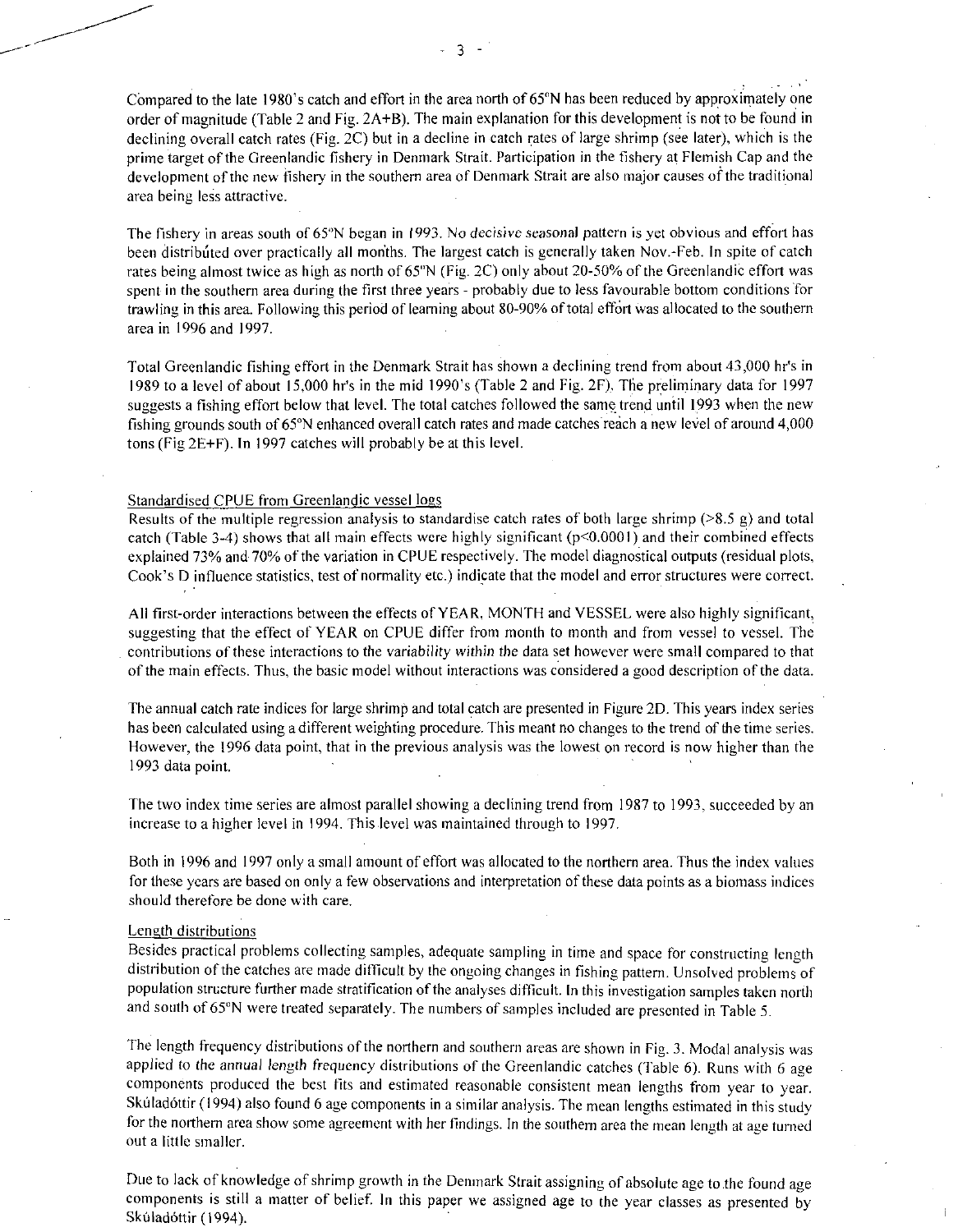The estimated proportions of each age group in the catch were applied to the total numbers caught to produce a catch-at-age matrix. This matrix was subsequently divided by the standardised fishing effort for the northern area and the unstandardised effort for the southern area to produce age-specific indices of abundance (Table 6). In general catch rates for all year classes indicate increasing abundance up to about age 7, suggesting only partial recruitment to the fishery, at least up to age 7.

- 4

In the northern area data is available for 1991-1995. As this short time series represent a period at the lower end of the CPUE index time series (Fig 2D) interpretations of "better" year classes as being good should be done in that context. However, some "good" recruitment of young shrimp seemed on its way in 1995 to enter the fishery in the late 1990's. Generally the situation in 1995 seemed better than the previous four years with "good" representation in practically all age groups. Thus the catch composition of the Greenlandic fishery in the northern area may signal an improvement of both spawning stock and recruitment of shrimp in Denmark Strait within the period 1991-1995.

In the southern area catch rates of the largest shrimp were still very good in 1997, in fact the best of the time series (Table 5). Not only female abundance showed an up-going trend since 1993 (Fig. 4) but also male abundance has increased. If is quite possible, however, that these changes are caused by the changes in/fishing pattern since the beginning of this fishery rather than an improvement of stock status.

### *Conclusion*

Total catches in Denmark Strait, Greenlandic zone by all nations will probably be at the same level in 1997 as the 1996 catches of about 9,000 tons.

The overall geographical distribution of the Greenlandic fishery in the Denmark Strait in 1996 was maintained in 1997. However, a substantial reduction of effort spent in the traditional area north of 65° has taken place within the last two years.

Effort spent in the southern area has increased since the beginning of this fishery in 1993 and now accounts for 80-90% of the total Greenlandic effort in Denmark strait.

The overall effort spent by Greenland in Denmark Strait seems to have stabilised at around 15,000 hours following a decline from more than 40,000 hours in 1989. The total catches followed the same downward trend until 1993 when the new fishing grounds south of 65°N enhanced overall catch rates and made catches reach a new level of around 4,000 tons. In 1997 catches will probably be at this level.

The overall unstandardised catch rates have increased by a factor 3 since 1993 mostly due to the high catch rates in the new fishing grounds south of 65°N, but also influenced by an increase in biomass north of 65°N as indicated by the standardised CPI1E.

The size structure in the northern area as judged from the 1995 data seemed healthy with good representation of several year classes. There were some indications of good recruitment to enter the fishery in the late 1990's. No data was available for 1996-1997.

In the southern area both male and female abundance has increased since 1993 but the data may be highly influenced by the ongoing development of this new fishery.

#### *References*

Carlsson, D. M. & H. Lassen (1991). A catch-rate index for large shrimp in the Greenland shrimp fishery in NAFO Division 1B. NAFO SCR Doc. 91/57, Serial No. N1941.

Macdonald, P. D. M. & T. *J.* Pitcher (1979). Age-groups from size-frequency data: A versatile and efficient method of analysing distribution mixtures. *J. Fish. Res. Board Can., 36: 987-1011.*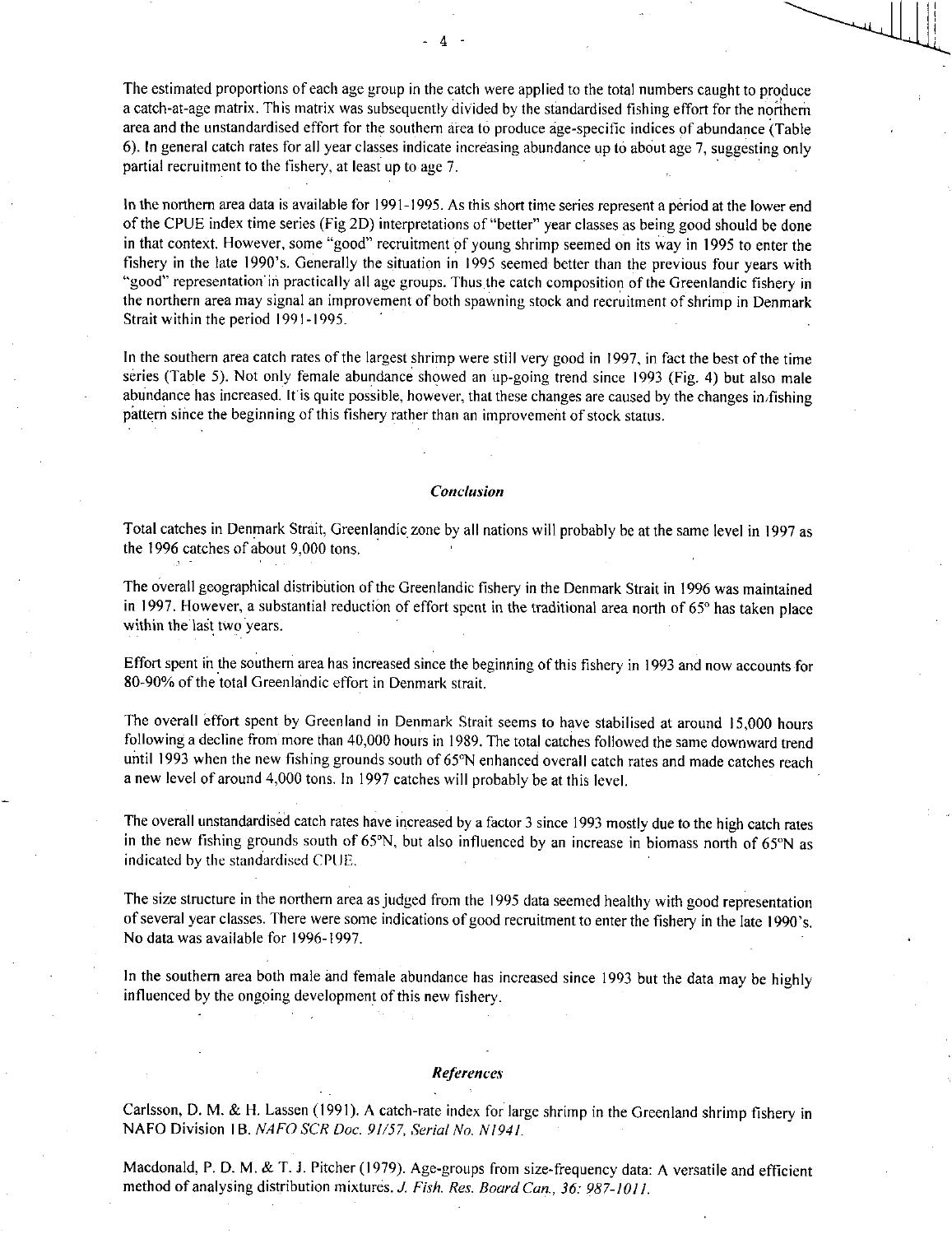McCrary, J: A. (1971). Sternal spines as a characteristic for differentiating between females of some Pandalidae. *.1 Fish. Res. Board Can., 28: 98-100.* 

Skúldóttir, U. (1994). The Icelandic shrimp fishery (Pandalus borealis) in the Denmark Strait in 1992-1994, • and a preliminary Estimation of age. *NAFO SCR Doc. 94/97, Serial No. N2486.* 

Skúldóttir, U. (1997). The Catch Statistics of the Shrimp Fishery (Pandalus borealis) in the Denmark Strait in the years 1980-1996. *NAFO SCR Doc. 96/107, Serial No. N2804.* 

Table 1. Catch (tons) and number of vessels fishing in Denmark Strait, Greenland zone by months and nation as reported to Greenlandic authorities 1996 and 1997.

|      | Catenes (tons) |          |      |      |     |          |            |       |          |          |                   |     |                     |                                                     |
|------|----------------|----------|------|------|-----|----------|------------|-------|----------|----------|-------------------|-----|---------------------|-----------------------------------------------------|
| Year | <b>Nation</b>  | Jan      |      |      |     |          |            |       |          |          |                   |     |                     | Feb Mar April May Jun Jul Aug Sep Oct Nov Dec Total |
| 1996 | Denmark        | 100      | 36   | 126  | 159 | 103      | 116        | 155   | 0        | $\Omega$ | 23                | 78  | 63                  | 959                                                 |
|      | Faroe Isl.     | 305      | 175  | -155 | 7   | 0        | 0          | 0     | 0        | 0        | 0                 | 65  | 436                 | 1143                                                |
|      | Greenland      | 770      | 454  | 218  | 172 | $\Omega$ | 9          | 333   | 41 I     | 65       | 974               | 770 | 370                 | 4546                                                |
|      | <b>Norway</b>  | 267      | 225  | 484  | 529 | 198      | 0          | 43    | 142      | 155      | -228              | 246 | 0                   | 2517                                                |
|      | Total          | 1442 890 |      | 983  | 867 | 301      | 125        | - 531 | 553      |          | 220 1225 1159 869 |     |                     | 9165                                                |
| 1997 | Denmark        | 0        | 4    | 0    | 236 | 173      | 262        | 232   | -165     | 61       | 66                |     |                     | 1199                                                |
|      | Faroe Isl.     | 261      | 268  | 87   | 28  | 0        | 0          | 0     | 0        | 5        | 7                 |     | $\blacksquare$      | 656                                                 |
|      | Greenland      | 1035     | -220 | 6    | 22  | 0        | 0          | 112   | $\Omega$ | 0        | 34                |     | ٠                   | 1429                                                |
|      | Norway         | 342      | 423  | 296  | 485 | 140      | 0          | 82    | 40       | 129      | 113               |     | $\hat{\phantom{a}}$ | 2050                                                |
|      | Total          | 1638 915 |      | 389  | 771 | 313      | <b>262</b> | 426   | 205      | 195.     | -220              |     |                     | 5334                                                |

No. of vessels

 $\sim$ 

| Year                                                      | Nation     |                          |                |                |                 |                |          |              | Jan Feb Mar April May Jun Jul Aug Sep Oct Nov Dec Total |                                                                                            |                                                 |                |          |    |
|-----------------------------------------------------------|------------|--------------------------|----------------|----------------|-----------------|----------------|----------|--------------|---------------------------------------------------------|--------------------------------------------------------------------------------------------|-------------------------------------------------|----------------|----------|----|
| 1996                                                      | Denmark    |                          |                |                |                 |                |          |              | 0                                                       | $\theta$                                                                                   |                                                 |                |          |    |
|                                                           | Faroe Isl. | 8                        | 7              | $\overline{2}$ |                 | $\bf{0}$       | $\Omega$ | $\Omega$     | 0                                                       | $\Omega$                                                                                   | 0                                               | $\overline{2}$ | 7        | 8  |
| $\mathcal{L} = \mathcal{L} \times \mathcal{L}$<br>المحارب | Greenland  | $10^{6}$ 5               |                | 3              | $3 \cdot 0$     |                |          | 5.           | $5 -$                                                   | $\cdots$ 2                                                                                 | ना स्वत                                         |                | 6        | 16 |
| - 17 L<br>$\sim$ $\sim$ $\sim$<br>노르트 레 루키 이              | Norway     | $\frac{8.0}{(1 + 1)^2}6$ |                | 12             |                 | $10^{3} - 6$   | $\Omega$ |              |                                                         | $5 \frac{5}{100}$ $\frac{1}{10}$ $\frac{1}{2}$ $\frac{1}{2}$                               |                                                 |                | $\Omega$ | 17 |
| العرب والمعتقل                                            | Total      | -27                      | -19            | 18             | $15 - 7$        |                | 2        | 7.           | 10.                                                     |                                                                                            | ${}^{5}8$ ${}^{5}$ ${}^{2}3$ ${}^{6}$ ${}^{2}3$ |                | 14       | 42 |
| - 高速回り<br>[1997.]                                         | Denmark    | $\pm 0^+$                | $\overline{1}$ | $\bf{0}$       | $1_{11}$ $1$    |                |          |              |                                                         | des alternations                                                                           | <u>राजका ध</u>                                  |                |          |    |
| servol                                                    | Faroe Isl. | $66 - 3$                 |                | 3              | 1.3             | $\theta$       | $\Omega$ | $\Omega$     | 0.                                                      | 그 회사 로도가 오르다고.                                                                             |                                                 |                |          | 7  |
| おい 日本                                                     | Greenland  | $12 \cdot 4$             |                |                |                 | $1 \cdot 0$    | $\Omega$ | 3            |                                                         | $0 \left( \frac{5}{4} \right) 0 \left( \frac{2^2}{1} \right) \left( \frac{2^2}{2} \right)$ |                                                 |                |          | 13 |
| 공간 실력한 이                                                  | Norway     | $7 -$                    | <b>Q</b>       | 9              | 9               | 6              | 0        | $\mathbf{2}$ |                                                         | $2\frac{1}{2}$ 36, 336, 6, 5, 5-                                                           |                                                 |                |          | 15 |
| ascedianul.                                               | Total      | 25                       | 17             | 13             | 12 <sup>2</sup> | $\overline{7}$ |          | 6            |                                                         | $3^{\circ}$ 7. 10 $^{\circ}$                                                               |                                                 |                |          | 36 |
| <u>ਸ਼ਿਲ ਸਾਹਿ</u><br><b>ACRES STORY</b>                    |            |                          | $\sim$ $\sim$  |                |                 |                |          |              |                                                         |                                                                                            | 不可能的 经                                          |                |          |    |

**K-C** 

CAK

38.75 VΡ

> $\sim 3$  $\xi$

 $\cdot$   $\,$  $\epsilon$  -9 r t  $\in \mathbb{C}^3$ ć¢

> ξ¥ ΩŹ

パコイ

 $\mathbf{R}^{mag}(\mathbf{f})$ 

**Called** 

ita re

Table 2. Catch (tons) and effort (hr's) by Greenlandic shrimp trawlers fishing in Denmark Strait 1987 $\frac{3}{10}$ 1997. Data is given by areas north and south of  $65^{\circ}$ N and as total area. 52

| .                                                                                                                                                                                                                                                                                                                                                                                                                                                                                |               |         |                                       |         | $\mathbf{1}$ | コンスティース                                  |                 |
|----------------------------------------------------------------------------------------------------------------------------------------------------------------------------------------------------------------------------------------------------------------------------------------------------------------------------------------------------------------------------------------------------------------------------------------------------------------------------------|---------------|---------|---------------------------------------|---------|--------------|------------------------------------------|-----------------|
| $\mathcal{L} \propto \mathcal{L} \, \mathcal{L}^2$<br>しょちょちり パーこ                                                                                                                                                                                                                                                                                                                                                                                                                 |               |         | $\text{Catch}\ ( \text{tons} )$       |         |              | : Effort (hr's) $\hat{z}$ ?              |                 |
| PETAL FLY                                                                                                                                                                                                                                                                                                                                                                                                                                                                        | Year          | North   | South                                 | Total   |              | North , South                            | : Total         |
| $\omega_{\rm C}$ (SV) $\gamma_{\rm C}$ , we fix                                                                                                                                                                                                                                                                                                                                                                                                                                  | 1987          | 6627    | 0                                     | 6627    | $-25168$     | 0·<br>$f_{\rm{c}}$ .                     | 25168           |
| No participation of<br>$\mathcal{L}^{\mathcal{L}}(\mathcal{L}^{\mathcal{L}}(\mathcal{L}^{\mathcal{L}}(\mathcal{L}^{\mathcal{L}}(\mathcal{L}^{\mathcal{L}}(\mathcal{L}^{\mathcal{L}}(\mathcal{L}^{\mathcal{L}}(\mathcal{L}^{\mathcal{L}}(\mathcal{L}^{\mathcal{L}}(\mathcal{L}^{\mathcal{L}}(\mathcal{L}^{\mathcal{L}}(\mathcal{L}^{\mathcal{L}}(\mathcal{L}^{\mathcal{L}}(\mathcal{L}^{\mathcal{L}}(\mathcal{L}^{\mathcal{L}}(\mathcal{L}^{\mathcal{L}}(\mathcal{L}^{\mathcal{L$ | 1988<br>2 - L | 7450    | $\mathbf{0}$ .                        | 7450    |              | あいす いっちゃ<br>$37931 \rightarrow 0.337931$ |                 |
| 医细胞性 医骨折 医牙                                                                                                                                                                                                                                                                                                                                                                                                                                                                      | 1989          | 5981    | $+5.0$                                | 5981    |              | $43382$ and $20^{\circ}$                 | 43382           |
| <b>Contract Contract</b><br>an will                                                                                                                                                                                                                                                                                                                                                                                                                                              | .<br>1990     | 6210    | тJ.<br>$\sim 0$                       | 6210    |              | ጉባባሉ ነው<br>$39254 + 1110 = 39254$        |                 |
| Part of College                                                                                                                                                                                                                                                                                                                                                                                                                                                                  | 1991          | 4205    | $\bf{0}$<br>$\mathbf{r}=\mathbf{r}$ . | 4205    | 36256        | ಭೋಟಿ                                     | 36256           |
| デートウェア<br>tit film                                                                                                                                                                                                                                                                                                                                                                                                                                                               | 1992          | 2012    | $\leq 0$                              | 2012    | 19712 : 1    | ⊹0∵                                      | 19712           |
| 保証 さいことな<br>医高级 分散的 医原                                                                                                                                                                                                                                                                                                                                                                                                                                                           | 1993,         | 1425    | $-918$                                | 2343    | 15174        |                                          | $14245 - 19419$ |
| in in viel die                                                                                                                                                                                                                                                                                                                                                                                                                                                                   | ن 1994        | 1056    | 2869                                  | 3925    |              | 6200 31 7780 51 13980                    |                 |
|                                                                                                                                                                                                                                                                                                                                                                                                                                                                                  | - 1995 -      | $-1913$ | $-2135$                               | $-4048$ |              | マックミサオミン<br>-9430--- 5923 --15353        |                 |
|                                                                                                                                                                                                                                                                                                                                                                                                                                                                                  | 1996          | 289     | 4256                                  | 4545    | 3387         | 12303                                    | 15690           |
|                                                                                                                                                                                                                                                                                                                                                                                                                                                                                  | 1997          | 40      | 1389                                  | 1429    | 294          | 3452                                     | 3746            |

5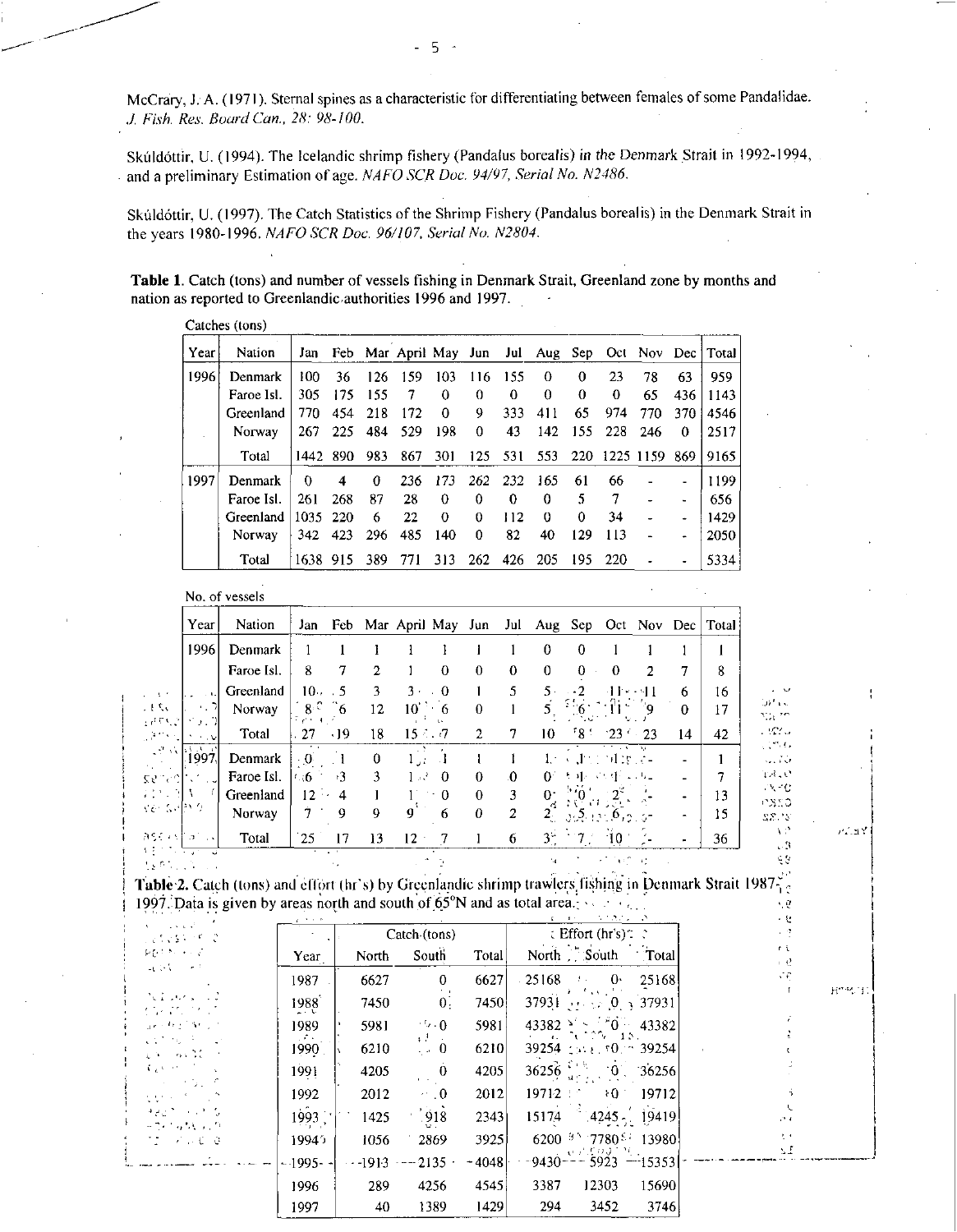|                            |                     |                       | calculating standardised CPUE indices for total shrimp catches in the Denmark Strait north of 65°N. A 20 |                    |                              |                                    |
|----------------------------|---------------------|-----------------------|----------------------------------------------------------------------------------------------------------|--------------------|------------------------------|------------------------------------|
| Dependent Variable: LNCPUE |                     |                       |                                                                                                          |                    |                              |                                    |
| Weight:                    |                     | <b>HAULS</b>          |                                                                                                          |                    |                              |                                    |
| Source                     |                     | DF                    | Sum of Squares.                                                                                          |                    | Mean Square                  | F Value<br>Pr > F                  |
| Model                      |                     | 52                    | 12548.31621782                                                                                           |                    | 241.31377342                 | 31.43<br>0.0001                    |
| Error                      |                     | 709                   | 5442.86687340                                                                                            |                    | 7.67682211                   | むいい                                |
| Corrected Total            |                     | 761                   | 17991.18309123                                                                                           |                    |                              |                                    |
|                            |                     |                       |                                                                                                          |                    |                              |                                    |
|                            |                     | R-Square              |                                                                                                          | C.V.               | Root MSE                     | LNCPUE Mean                        |
|                            |                     | 0.697470              | 56.47202                                                                                                 |                    | 2.7707078                    | 4.90633748                         |
|                            |                     |                       |                                                                                                          |                    |                              |                                    |
| Source                     |                     | DF                    | Type III SS                                                                                              |                    | Mean Square                  | F Value<br>Pr > F                  |
| VESSEL                     |                     | 31<br>10 <sup>°</sup> | 3704.91043593                                                                                            |                    | 119.51323987                 | 15.57<br>0.0001                    |
| YEAR<br>MONTH              |                     | 11                    | 5390.82191622<br>5307.55506827                                                                           |                    | 539.08219162<br>482.50500621 | 70.22<br>0.0001<br>62.85<br>0.0001 |
|                            |                     |                       |                                                                                                          |                    |                              |                                    |
|                            |                     |                       |                                                                                                          | T for HO:          | $ \mathbf{T} $<br>Pr >       | Std Error of                       |
| Parameter                  |                     |                       | Estimate                                                                                                 | Parameter=0        |                              | Estimate                           |
| INTERCEPT                  |                     |                       | 4.218136945 B                                                                                            | 11.53              | 0.0001                       | 0.36580796                         |
| VESSEL                     | OUIN                |                       | 0.027941532 B                                                                                            | 0.30               | 0.7622                       | 0.09230127                         |
|                            | OUIQ                |                       | 0.350255079 B                                                                                            | 3.51               | 0.0005                       | 0.09976981                         |
|                            | OUKV                |                       | 0.462146827 B                                                                                            | 2.26               | 0.0239                       | 0.20417438                         |
|                            | <b>OUOQ</b>         |                       | 0.113804258 B                                                                                            | 1.36               | 0.1745                       | 0.08372699                         |
|                            | OUPJ                |                       | 0.249679976 B                                                                                            | 3.45               | 0.0006                       | 0.07242272                         |
|                            | <b>OUTM</b>         |                       | -0.191554891 B                                                                                           | $-2.02$            | 0.0434                       | 0.09466335                         |
|                            | <b>OUWH</b>         |                       | 0.179686590 B                                                                                            | 2.38               | 0.0174                       | 0.07539410                         |
|                            | OUYM                |                       | $-0.465194714$ B                                                                                         | $-3.21$            | 0.0014                       | 0.14486918                         |
|                            | OWDV                |                       | $-0.245375495 B$                                                                                         | $-1.75$            | 0.0808                       | 0.14035004                         |
|                            | OWCG                |                       | 0.427644638 B                                                                                            | 3.58               | 0.0004                       | 0.11943615                         |
|                            | <b>CMLQ</b>         |                       | -0.287171863 B                                                                                           | $-3.23$            | 0.0013                       | 0.08891797                         |
|                            | OWQU                |                       | 0.517530914 B                                                                                            | 6.74               | 0.0001                       | 0.07680741                         |
|                            | OWSH                |                       | -0.124427328 B                                                                                           | $-1.40$            | 0.1617                       | 0.08882880                         |
|                            | OWUD                |                       | $-0.215180208$ B<br>$-0.091286344 B$                                                                     | $-0.63$            | 0.5280                       | 0.34077606                         |
|                            | OWUJ<br><b>OWVM</b> |                       | $-0,184664788$ B                                                                                         | $-0.34$<br>$-2.21$ | 0.7320<br>0.0277             | 0.26643633<br>0.08372780           |
|                            | OWWP                |                       | 0.407375266 B                                                                                            | 5.34               | 0.0001                       | 0.07630973                         |
|                            | OWZR                |                       | $-0.571956774 B$                                                                                         | $-4.17$            | 0.0001                       | 0.13710977                         |
|                            | OXSY                |                       | $-0.309884377 B$                                                                                         | $-2.18$            | 0.0292                       | 0.14182413                         |
|                            | OYAQ                |                       | $-0.234914638$ B                                                                                         | $-1.34$            | 0.1814                       | 0.17558536                         |
|                            | OYBZ                |                       | 0.335406827 B.                                                                                           | 4.53               | 0.0001                       | 0.07396766                         |
|                            | OYCK                |                       | 0.249379990 B                                                                                            | 2.70               | 0.0071                       | 0.09231681                         |
|                            | OYFF                |                       | 0.242331115 B                                                                                            | 2.14               | 0.0327                       | 0.11323050                         |
|                            | OYHO                |                       | 0.590783622 B                                                                                            | 9.65               | $\cdot$ 0.0001               | 0.06120234                         |
|                            | OYKK                |                       | $-0.011160278$ B                                                                                         | -0.16              | 0.8767                       | 0.07192751                         |
|                            | OYNR                |                       | 0.118691731 B                                                                                            | 1.52               | 0.1282                       | 0.07792761                         |
|                            | OYNS                |                       | 0.019312298 B                                                                                            | 0.26               | 0.7963                       | 0.07478918                         |
|                            | OYRK                |                       | 0.228267027 B                                                                                            | 2.46               | 0.0143                       | 0.09295149                         |
|                            | <b>OYRT</b>         |                       | 0.146657883 B                                                                                            | 1.88               | 0.0600                       | 0.07785292                         |
|                            | OYXT                |                       | 0.397614214 B                                                                                            | 5.45               | 0.0001                       | 0.07295744                         |
|                            | OZKQ                |                       | 0.439647274 B<br>0.000000000B                                                                            | 5.79               | 0.0001                       | 0.07592067                         |
| YEAR                       | <b>ZZZZ</b><br>87   |                       | 0.740990547 B                                                                                            | $\bullet$<br>2.04  | $\hat{\bullet}$              |                                    |
|                            | 88                  |                       | 0.591317945 B                                                                                            | 1.64               | 0.0414<br>0.1023             | 0.36271086<br>0.36142157           |
|                            | 89                  |                       | 0.201547356 B                                                                                            | 0.56               | 0.5770                       | 0.36118921                         |
|                            | 90                  |                       | 0.080446154 B                                                                                            | 0.22               | 0.8239                       | 0.36126915                         |
|                            | 91                  |                       | $-0.107566515$ B                                                                                         | $-0.30$            | 0.7660                       | 0.36130812                         |
|                            | 92                  |                       | $-0.374044916$ B                                                                                         | $-1.03$            | 0.3027                       | 0.36262183                         |
|                            | 93                  |                       | -0.566698191 B                                                                                           | $-1.56$            | 0.1188                       | 0.36291047                         |
|                            | 94                  |                       | 0.204458137 B                                                                                            | 0.56.              | 0.5779                       | 0.36725752                         |
|                            | 95                  |                       | 0.193013884 B                                                                                            | 0.53               | I.<br>0.5967                 | 0.36464409                         |
|                            | 96                  |                       | $-0.102442003$ B                                                                                         | $-0.27$            | 0.7884                       | 0.38157804                         |
|                            | 97                  |                       | 0.000000000 B                                                                                            |                    | $\bullet$                    |                                    |
| MONTH                      | 1                   |                       | 0.647207153 B                                                                                            | 14.36              | 0.0001                       | 0.04508400                         |
|                            | 2                   |                       | 0.624284915 B                                                                                            | 13.79              | .0.0001                      | 0.04527860                         |
|                            | 3                   |                       | 0.427842902 B                                                                                            | 9.01               | 0.0001                       | 0.04750866                         |
|                            | $\ddot{\textbf{4}}$ |                       | $0.411809107$ B                                                                                          | 7.14               | 0.0001                       | 0.05765473                         |
|                            | 5                   |                       | 0.055723741 B                                                                                            | 0.82               | 0.4102                       | 0.06762043                         |
|                            | $\epsilon$          |                       | $-0.354315943 B$                                                                                         | $-1.60$            | 0.1094                       | 0.22105211                         |
|                            | 7                   |                       | $-0.254671528$ B                                                                                         | $-0.50$            | 0.6168                       | 0.50873934                         |
|                            | 8                   |                       | $-0.372871124 B$                                                                                         | -2.99              | 0.0029                       | 0.12466939                         |
|                            | 9                   |                       | -0.346735099 B                                                                                           | $-4.01$            | 0.0001                       | 0.08650895                         |
|                            | 10                  |                       | -0.302697583 B                                                                                           | $-4.06$            | 0.0001                       | 0.07464328                         |
|                            | 11                  |                       | $-0.323182848 B$                                                                                         | $-5.52$            | 0.0001                       | 0.05851613                         |
|                            | 12                  |                       | 0.000000000B                                                                                             |                    |                              |                                    |

Table 3. ANOVA-table and parameter estimates. Output from the GLM procedure of the SAS application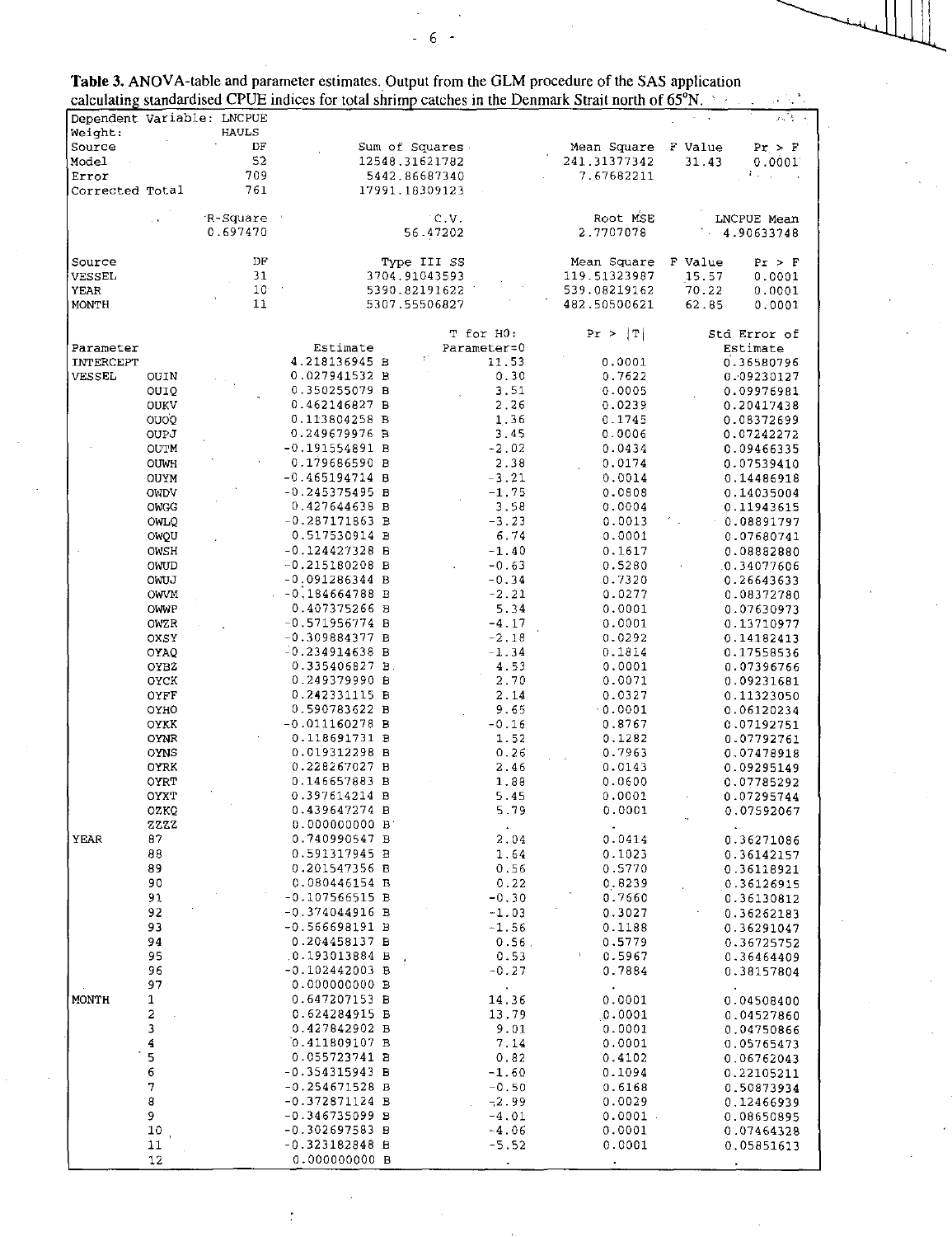|                 |                            | calculating standardised CPUE morees of surflup $\sim$ 8.5 g in the Definition Sulate norm of 65 TV. |                |             |                     |         |                        |
|-----------------|----------------------------|------------------------------------------------------------------------------------------------------|----------------|-------------|---------------------|---------|------------------------|
|                 | Dependent Variable: LNCPUE |                                                                                                      |                |             |                     |         |                        |
| Weight:         | <b>HAULS</b>               |                                                                                                      |                |             |                     |         |                        |
| Source          |                            | DF                                                                                                   | Sum of Squares |             | Mean Square         | F Value | $Pr$ > $F$             |
| Model           |                            | 52                                                                                                   | 12930.80163281 |             | 248.66926217        | 35.72   | 0.0001                 |
| Error           |                            | 695                                                                                                  | 4838.28970934  |             | 6.96156793          |         |                        |
| Corrected Total |                            | 747                                                                                                  | 17769.09134215 |             |                     |         |                        |
|                 |                            |                                                                                                      |                |             |                     |         |                        |
|                 | R-Square                   |                                                                                                      | C.V.           |             | Root MSE            |         | LNCPUE Mean            |
|                 | 0.727713                   |                                                                                                      | 54.79460       |             | 2.6384783           |         | 4.81521604             |
|                 |                            |                                                                                                      |                |             |                     |         |                        |
| Source          |                            | DF                                                                                                   | Type III SS    |             | Mean Square F Value |         | Pr > F                 |
| <b>VESSEL</b>   |                            | 31                                                                                                   | 3202.43274893  |             | 103.30428222        | 14.84   | 0.0001                 |
|                 |                            | 10                                                                                                   | 6288.97318849  |             | 628.89731885        | 90.34   | 0.0001                 |
| YEAR            |                            |                                                                                                      |                |             |                     |         |                        |
| MONTH           |                            | 11                                                                                                   | 5633.80156652  |             | 512.16377877        | 73.57   | 0.0001                 |
|                 |                            |                                                                                                      |                |             |                     |         |                        |
|                 |                            |                                                                                                      |                | T for HO:   | Pr >  T             |         | Std Error of           |
| Parameter       |                            | Estimate                                                                                             |                | Parameter=0 |                     |         | Estimate               |
| INTERCEPT       |                            | 4.057964488 B                                                                                        |                | 11.65       | 0.0001              |         | 0.34844053             |
| VESSEL          | OUIN                       | 0.082047335 B                                                                                        |                | 0.93        | 0.3519              |         | 0.08807068             |
|                 | OUIQ                       | 0.347222377 B                                                                                        |                | 3.65        | 0.0003              |         | 0.09512792             |
|                 | OUKV                       | 0.550281905 B                                                                                        |                | 2.83        | 0.0048              |         | 0.19448834             |
|                 | OUOQ                       | 0.166818987 B                                                                                        |                | 2.08        | 0.0382              |         | 0.08031919             |
|                 | OUPJ                       | 0.253460622 B                                                                                        |                | 3.67        | 0.0003              |         | 0.06913043             |
|                 | OUTM.                      | $-0.152006704 B$                                                                                     |                | $-1.68$     | 0.0927              |         | 0.09028004             |
|                 | OUWH                       | 0.206160345 B                                                                                        |                | 2.86        | 0.0043              |         | 0.07198978             |
|                 | OUYM                       | $-0.441723933 B$                                                                                     |                | $-3.20$     | 0.0014              |         | 0.13804702             |
|                 | OWDV                       | $-0.227208072B$                                                                                      |                | $-1.70$     | 0.0898              |         | 0.13373173             |
|                 |                            | 0.420335986 B                                                                                        |                | 3.69        |                     |         | 0.11382324             |
|                 | OWGG                       |                                                                                                      |                |             | 0.0002              |         |                        |
|                 | OWLO                       | $-0.225025181$ B                                                                                     |                | $-2.65$     | 0.0082              |         | 0.08481263             |
|                 | OWQU                       | 0.575460771 B                                                                                        |                | 7.84        | 0.0001              |         | 0.07337766             |
|                 | OWSH                       | $-0.102462046 B$                                                                                     |                | $-1.21$     | 0.2269              |         | 0.08472260             |
|                 | OWUD                       | $-0.291717821$ B                                                                                     |                | $-0.90$     | 0.3691              |         | 0.32456508             |
|                 | OWUJ                       | $-0.126716280$ B                                                                                     |                | $-0.50$     | 0.6177              |         | 0.25377173             |
|                 | OWVM                       | $-0.179735946$ B                                                                                     |                | $-2.21$     | 0.0272              |         | 0.08120183             |
|                 | OWWP                       | 0.453038044 B                                                                                        |                | 6.22        | 0.0001              |         | 0.07281487             |
|                 | OWZR                       | $-0.543487663 B$                                                                                     |                | $-4.16$     | 0.0001              |         | 0.13066543             |
|                 | OXSY                       | $-0.274530167$ B                                                                                     |                | $-2.03$     | 0.0426              |         | 0.13514025             |
|                 | OYAQ                       | $-0.226716619 B$                                                                                     |                | $-1.36$     | 0.1757              |         | 0.16727158             |
|                 |                            |                                                                                                      |                | 5.04        |                     |         |                        |
|                 | OYBZ                       | 0.357593279 B                                                                                        |                |             | 0.0001              |         | 0.07095409             |
|                 | OYCK                       | 0.191116810 B                                                                                        |                | 2.17        | 0.0303              |         | 0.08805875             |
|                 | OYFF                       | 0.197564853 B                                                                                        |                | 1.83        | 0.0676              |         | 0.10792960             |
|                 | OYHO                       | 0.504821733 B                                                                                        |                | 8.61        | 0.0001              |         | 0.05861712             |
|                 | OYKK                       | 0.038868110 B                                                                                        |                | 0.56        | 0.5754              |         | 0.06935360             |
|                 | OYNR                       | 0.127633986 B                                                                                        |                | 1.72        | 0.0866              |         | 0.07436837             |
|                 | OYNS                       | 0.027760457 B                                                                                        |                | 0.39        | 0.6974              |         | 0.07136573             |
|                 | OYRK                       | 0.241815893 B                                                                                        |                | 2.73        | 0.0065              |         | 0.08864009             |
|                 | OYRT                       | 0.215505779 B                                                                                        |                | 2.89        | 0.0040              |         | 0.07462446             |
|                 | OYXT                       | 0.416716447 B                                                                                        |                | 5.98        | 0.0001              |         | 0.06963153             |
|                 | OZKQ                       | 0.471826790 B                                                                                        |                | 6.51        | 0.0001              |         | 0.07244367             |
|                 | 22 Z Z                     | 0.000000000 B                                                                                        |                |             |                     |         |                        |
|                 | 87                         | 0.751792325 B                                                                                        |                | 2.18        | 0.0299              |         |                        |
| YEAR            |                            |                                                                                                      |                |             |                     |         | 0.34548754             |
|                 | 88                         | 0.722750353 B                                                                                        |                | 2.10        | 0.0361              |         | 0.34422498             |
|                 | 89                         | 0.335617005 B                                                                                        |                | 0.98        | 0.3296              |         | 0.34398009             |
|                 | 90                         | 0.152100427 B                                                                                        |                | 0.44        | 0.6586              |         | 0.34408670             |
|                 | 91                         | $-0.080661638 B$                                                                                     |                | $-0.23$     | 0.8147              |         | 0.34409665             |
|                 | 92                         | $-0.375876862 B$                                                                                     |                | $-1.09$     | 0.2768              |         | 0.34538097             |
|                 | 93                         | $-0.575577558 B$                                                                                     |                | $-1.67$     | 0.0963              |         | 0.34562697             |
|                 | 94                         | 0.059924170 B                                                                                        |                | 0.17        | 0.8640              |         | 0.34975286             |
|                 | 95                         | 0.100683946 B                                                                                        |                | 0.29        | 0.7720              |         | 0.34727940             |
|                 | 96                         | $-0.240259359 B$                                                                                     |                | $-0.66$     | 0.5087              |         | 0.36337102             |
|                 | 97                         | 0.000000000 B                                                                                        |                |             |                     |         |                        |
| MONTH           | 1                          | 0.673773151 B                                                                                        |                | 15.66       | 0.0001              |         | $\omega$<br>0.04301646 |
|                 |                            |                                                                                                      |                |             |                     |         |                        |
|                 | 2                          | 0.638961806 B                                                                                        |                | 14.78       | 0.0001              |         | 0.04322374             |
|                 | 3                          | 0.425183590 B                                                                                        |                | 9.38        | 0.0001              |         | 0.04533049             |
|                 | 4                          | 0.352884226 B                                                                                        |                | 6.36        | 0.0001              |         | 0.05548479             |
|                 | $\frac{5}{6}$              | 0.016657117 B                                                                                        |                | 0.25        | 0.7995              |         | 0.06556192             |
|                 |                            | $-0.502488105 B$                                                                                     |                | $-2.39$     | 0.0173              |         | 0.21053192             |
|                 | 7                          | $-0.229325709 B$                                                                                     |                | $-0.47$     | 0.6361              |         | 0.48447052             |
|                 | 8                          | $-0.377978510 B$                                                                                     |                | $-3.18$     | 0.0015              |         | 0.11879591             |
|                 | 9                          | $-0.373283219B$                                                                                      |                | $-4.53$     | 0.0001              |         | 0.08244095             |
|                 | 10                         | $-0.340294851 B$                                                                                     |                | $-4.78$     | 0.0001              |         | 0.07113954             |
|                 | 11                         | $-0.319593145 B$                                                                                     |                | -5.63       | 0.0001              |         | 0.05675296             |
|                 | 12                         | 0.000000000 B                                                                                        |                |             |                     |         |                        |
|                 |                            |                                                                                                      |                |             |                     |         |                        |

 $\hat{\mathcal{A}}$ 

 $\frac{1}{\sqrt{2}}$ 

 $\ddot{\phi}$ 

 $\hat{\boldsymbol{\beta}}$ 

 $\langle \rangle$  .

| Table 4. ANOVA-table and parameter estimates. Output from the GLM procedure of the SAS application |  |
|----------------------------------------------------------------------------------------------------|--|
| calculating standardised CPUE indices of shrimp>8.5 g in the Denmark Strait north of 65°N.         |  |

 $\mathcal{F}(\mathcal{F}) = \mathcal{F}(\mathcal{F}) = \mathcal{F}(\mathcal{F})$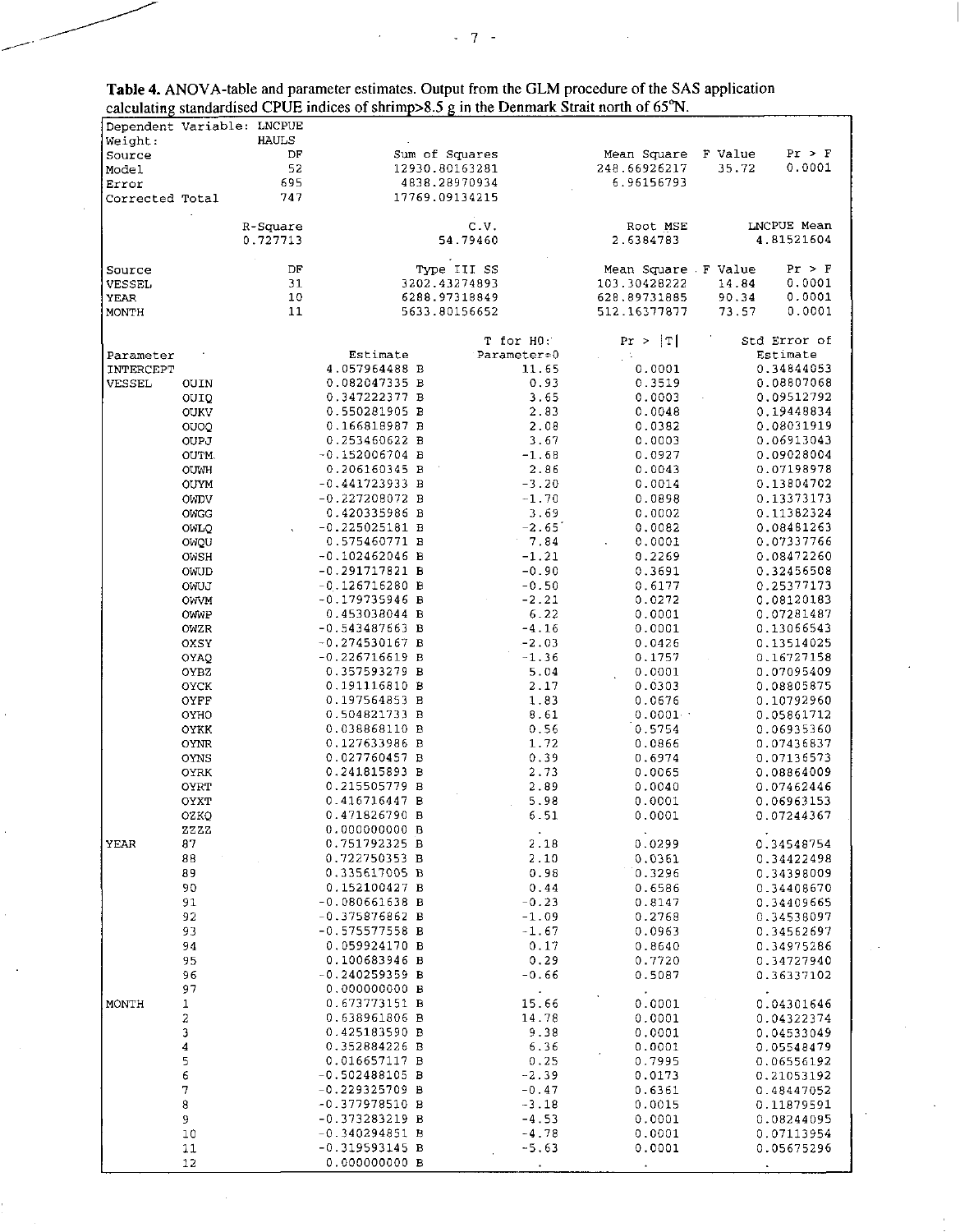|       |     |       |             |             |          |                |                  |      |             | Area north |
|-------|-----|-------|-------------|-------------|----------|----------------|------------------|------|-------------|------------|
| Year/ |     | 1991  |             | 1992        |          | 1993           |                  | 1994 | 1995        |            |
| Month | S   | N     | S           | N           | S        | N              | S                | N    | S           | N          |
|       | 30  | 14898 | $\mathbf 0$ | 0           | 0        | $\overline{0}$ | $\boldsymbol{0}$ | 0    | 13          | 3505       |
| 2     | 28  | 20127 | 20          | 4834        | 56       | 16258          | 19               | 6682 | 0           | 0          |
| 3     | 42  | 17872 | 0           | 0           | 0        | 0              | 0                | 0    | 15          | 6124       |
| 4     | 75  | 24286 | 0           | 0           | 0        | 0              | 0                | 0    | 0           | 0          |
| 5     | 32  | 9861  | 0           | 0           | 0        | $\bf{0}$       | $\bf{0}$         | 0    | 0           | $\bf{0}$   |
| 6     | 0   | 0     | 0           | 0           | 0        | 0              | 0                | 0    | 0           | 0          |
| 7     | 0   | 0     | 0           | 0           | 0        | 0              | 0                | 0    | 0           | 0          |
| 8     | 0   | 0     | $\Omega$    | $\mathbf 0$ | $\Omega$ | $\mathbf 0$    | 0                | 0    | 0           | $\bf{0}$   |
| 9     | 0   | 0     | 0           | 0           | 0        | 0              | 0                | 0    | $\bf{0}$    | 0          |
| 10    | 0   | 0     | 0           | 0           | 0        | 0              | $\mathbf{0}$     | 0    | 0           | 0          |
| 11    | 0   | 0     | 0           | 0           | 0        | 0              | 0                | 0    | $\mathbf 0$ | 0          |
| 12    | 0   | 0     | 0           | 0           | 0        | 0              | $\bf{0}$         | 0    | 0           | 0          |
| Total | 207 | 87044 | 20          | 4834        | 56       | 16258          | 19               | 6682 | 28          | 9629       |

**Table 5.** Number of catch sub samples (S) by area taken from Greenlandic trawlers and number of individual shrimp measured (N).

8

 $\mathcal{L} \subset \mathcal{L}$ 

|       |                |             |    |                    |   |          |    |          |                | Area south |
|-------|----------------|-------------|----|--------------------|---|----------|----|----------|----------------|------------|
| Year/ |                | 1993        |    | 1994               |   | 1995     |    | 1996     | 1997           |            |
| Month | S              | N           | S  | N                  |   | N        | S  | N        | S              | N          |
|       | ۰0             | $\mathbf 0$ | 30 | 9957               | 0 | 0        | 0  | 0        | 0              | 0          |
| 2     | 0              | 0           | 8  | 2712               | 0 | $\theta$ | 0  | 0        | Ω              | 0          |
| 3     | 10             | 6560        | 14 | 3916               | 0 | 0        | 0  | 0        | 0              | 0          |
| 4     | 37             | 27933       | 11 | 5115               | 0 | 0        | 10 | 4973     | 0              | 0          |
| 5     | 0              | 0           | 0  | 0                  | 0 | $\bf{0}$ | 7  | 2571     | 0              | 0          |
| 6     | O              | 0           | 0  | $\mathbf{0}_\perp$ | 0 | 0        | 0  | 0        | 0              | 0          |
| 7     | $\overline{0}$ | 0           | 0  | 0                  | 0 | 0        | 0  | 0        | 9              | 3064       |
| 8     | 0              | 0           | 0  | $\overline{0}$     | 0 | $\bf{0}$ | 12 | 4405     | $\overline{2}$ | 833        |
| 9     | 0              | 0           | 0  | 0                  | 0 | 0        | 0  | 0        |                |            |
| 10    | 0              | $\Omega$    | 0  | 0                  | ŋ | 0        | 0  | 0        |                |            |
| 11    | 0              | 0           | 0  | $\mathbf{0}$       | 0 | $\bf{0}$ | 24 | 6444     |                |            |
| 12    | 0              | 0           | 0  | 0                  | 0 | 0        | 0  | $\Omega$ |                |            |
| Total | 47             | 34493       | 63 | 21700              | 0 | $\bf{0}$ | 53 | 18393    | Ħ              | 3897       |

 $\ddot{\phantom{a}}$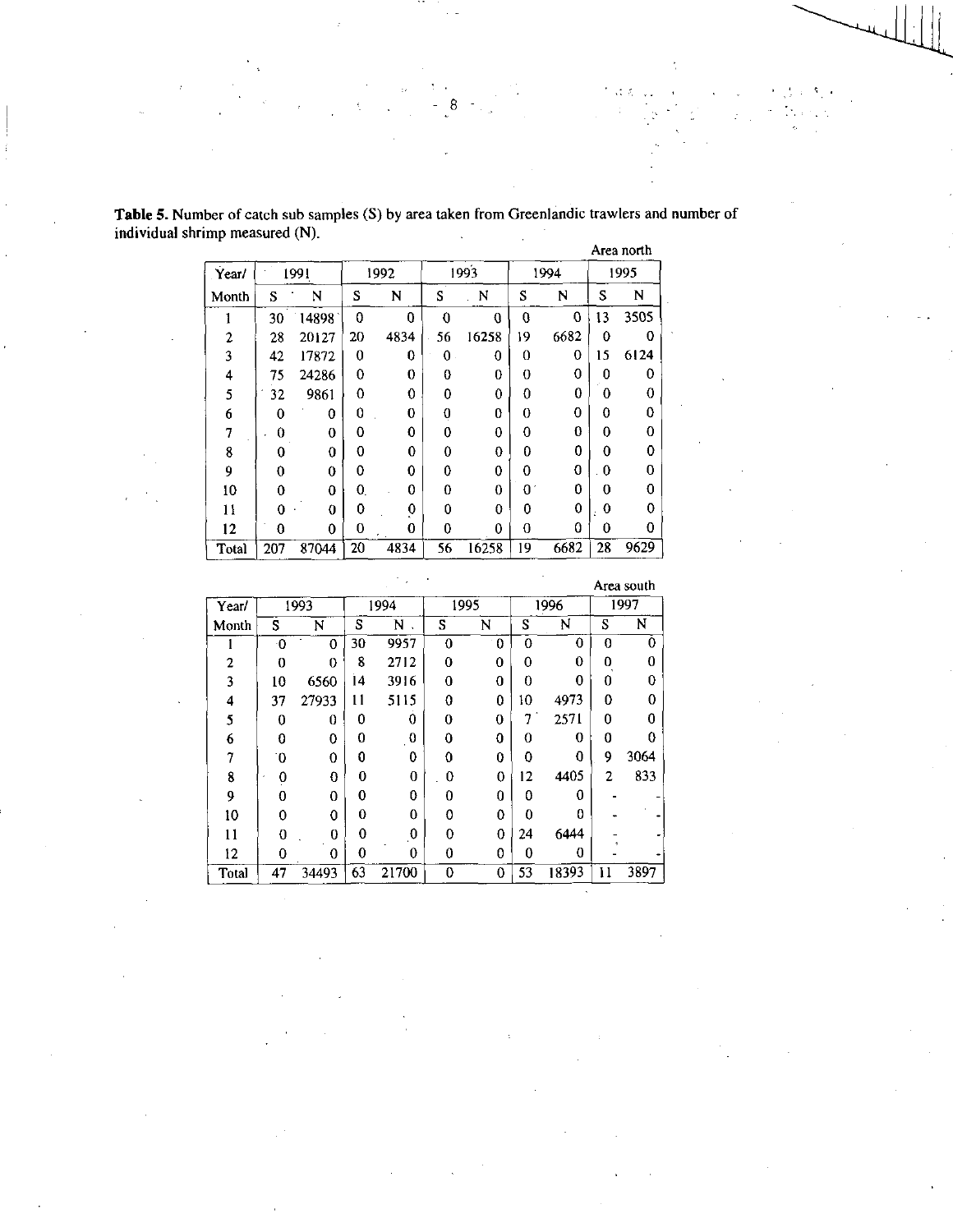Table 6. Output from modal analyses of annual length frequency distributions of the Greenlandic shrimp catches in Denmark Strait and derived age specific catch rates. Note that the assignment of age to the modes is a matter of convenience rather than actual knowledge of shrimp growth at East Greenland.

# Area north

| Mean Cpl. length (mm) |                   |      |      |      |      |
|-----------------------|-------------------|------|------|------|------|
| Year class            | 1991              | 1992 | 1993 | 1994 | 1995 |
| 3                     | 18.9              | 18.7 | 18.7 | 19.1 | 19.2 |
| 4                     | 21.2 <sup>2</sup> | 21.3 | 21.4 | 20.7 | 21.2 |
| 5                     | 23.5              | 23.8 | 23.3 | 22.9 | 23.0 |
| 6                     | <b>260</b>        | 25.9 | 25.9 | 25.0 | 25.2 |
| 7                     | 294               | 29.2 | 28.8 | 27.9 | 28.9 |
| 8+                    | 31.2              | 30.7 | 31.5 | 31.1 | 30.9 |

| Proportion of total catch |  |  |  |
|---------------------------|--|--|--|
|---------------------------|--|--|--|

| Year class | 1991 | 1992 | 1993 | 1994 | 1995 |
|------------|------|------|------|------|------|
| ٦          | 0.02 | 0.04 | 0.01 | 0.01 | 0.05 |
|            | 0.12 | 0.16 | 0.06 | 0.05 | 0.12 |
| 5          | 0.22 | 0.20 | 0.18 | 0.22 | 0.20 |
| 6          | 0.18 | 0.18 | 0.38 | 0.32 | 0.27 |
| 7          | 0.27 | 0.19 | 0.25 | 0.30 | 0.27 |
| 8+         | 0.18 | 0.23 | 0.12 | 0.10 | 0.08 |

|                       |      | Area south |      |      |      |
|-----------------------|------|------------|------|------|------|
| Mean Cpl. length (mm) |      |            |      |      |      |
| Year class            | 1993 | 1994       | 1995 | 1996 | 1997 |
|                       | 18.0 | 16.8       |      | 16.3 | 16.0 |
| 4                     | 20.4 | 19.5       |      | 19.1 | 18.6 |
| 5                     | 22.7 | 21.9       |      | 21.4 | 21.1 |
| 6                     | 25.0 | 24.3       |      | 23.5 | 23.3 |
|                       | 27.7 | 27.2       |      | 26.9 | 26.5 |

 $30.1$ 

29.1

28.6

# Proportion of total catch

 $8+$ 

30.5

| Year class | 1993 | 1994 | 1995 | 1996 | 1997 |
|------------|------|------|------|------|------|
|            | 0.01 | 0.01 |      | 0.01 | 0.00 |
| 4          | 0.11 | 0.05 |      | 0.05 | 0.03 |
| 5          | 0.23 | 0.11 |      | 0.24 | 0.27 |
| 6          | 0.22 | 0.21 |      | 0.28 | 0.19 |
|            | 0.18 | 0.34 |      | 0.25 | 0.32 |
| 8+         | 0.25 | 0.28 |      | 0.17 | 0.19 |

Number caught (millions)

| Year class | 1991 | 1992 | 1993 | 1994 | 1995 |
|------------|------|------|------|------|------|
|            | 9    | 10   |      |      | 8    |
|            | 52   | 39   | 6    | 4    | 20   |
| 5          | 96   | 49   | 19   | 19   | 33   |
| 6          | 78   | 44   | 41   | 28   | 45   |
|            | 118  | 46   | 27   | 26   | 45   |
| 8+         | 78   | 56   | 13   | Q    | 13   |
| Total      | 436  | 243  | 108  | 88   | 166  |

| Number caught (millions |  |  |
|-------------------------|--|--|

| 1993 | 1994 | 1995 | 1996 | 1997                             |
|------|------|------|------|----------------------------------|
|      | 2    |      | 3    |                                  |
| 9    | 11   |      | 24   |                                  |
| 19   | 24   |      | 109  | 36                               |
| 18   | 44   |      | 126  | 25                               |
| 14   | 72   |      | 115  | 42                               |
| 20   | 60   |      | 78   | 25                               |
| 80   | 211  |      | 455  | 133                              |
|      |      |      |      | гчиност сандиг (пшигонз <i>)</i> |

#### Abundance index

| Year class | 1991 | 1992 | 1993 | 1994 | 1995 |
|------------|------|------|------|------|------|
| ٦          | 15   | 27   |      | 8    | 43   |
| 4          | 92   | 110  | 21   | 42   | 104  |
| 5          | 169  | 137  | 64   | 185  | 173  |
| 6          | 138  | 123  | 135  | 269  | 234  |
| 7          | 207  | 130  | 89   | 252  | 234  |
| 8+         | 138  | 158  | 43   | 84   | 69   |
| Total      | 767  | 685  | 354  | 841  | 866  |

Number caught per hour (unstandardized)

| Year class | 1993  | 1994  | 1995 | 1996  | 1997  |
|------------|-------|-------|------|-------|-------|
| ٦          | 221   | 244   |      | 233   | 49    |
|            | 2028  | 1352  |      | 1945  | 1430  |
|            | 4404  | 3074  |      | 8835  | 11708 |
| 6          | 4180  | 5605  |      | 10258 | 8227  |
|            | 3366  | 9203  |      | 9348  | 13573 |
| $8+$       | 4759  | 7663  |      | 6326  | 7966  |
| Total      | 18847 | 27140 |      | 36946 | 42951 |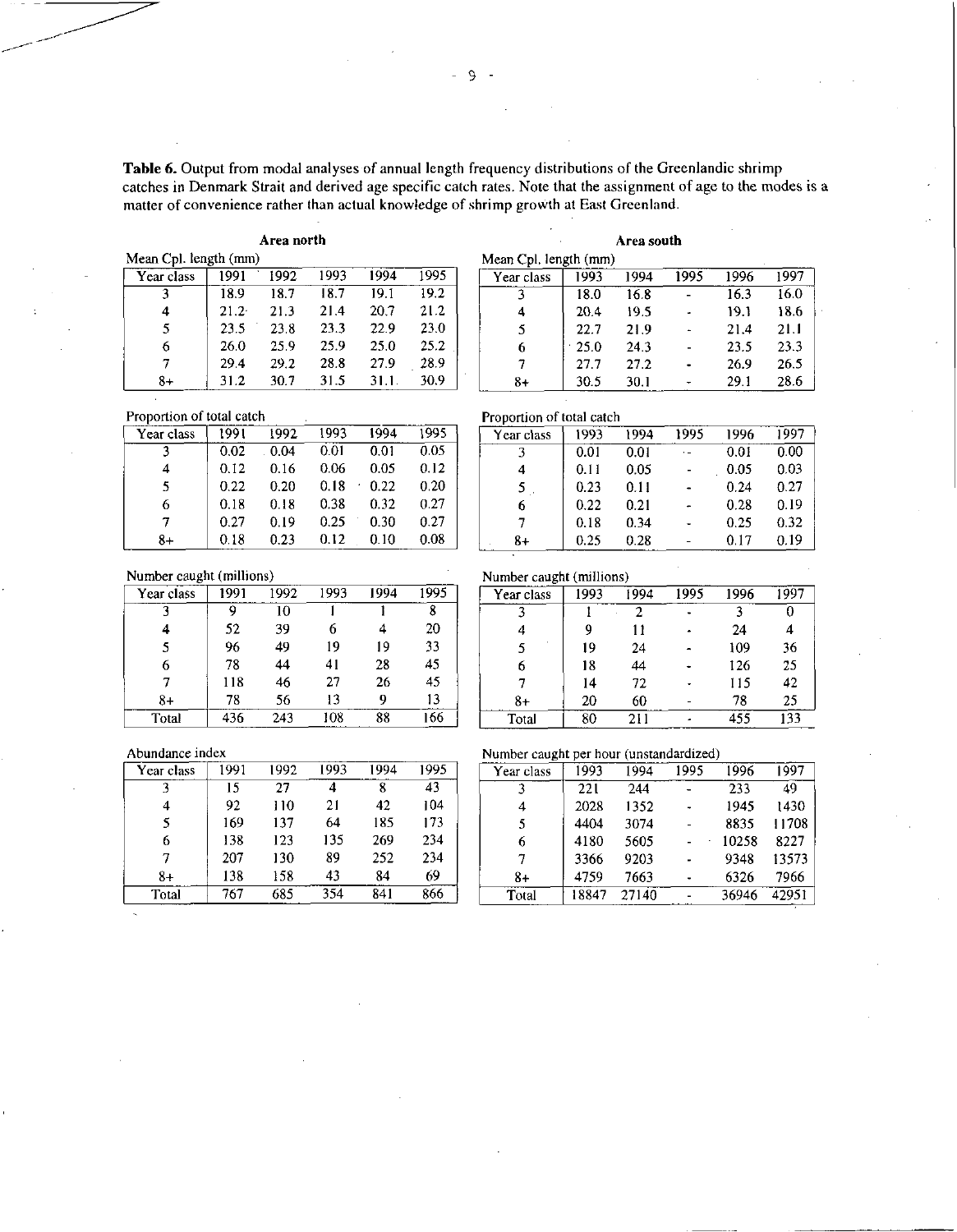

Figur 1A. The spatial distribution of the Greenlandic shrimp catches in Denmark Strait 1991.

 $-10$  $\overline{\phantom{a}}$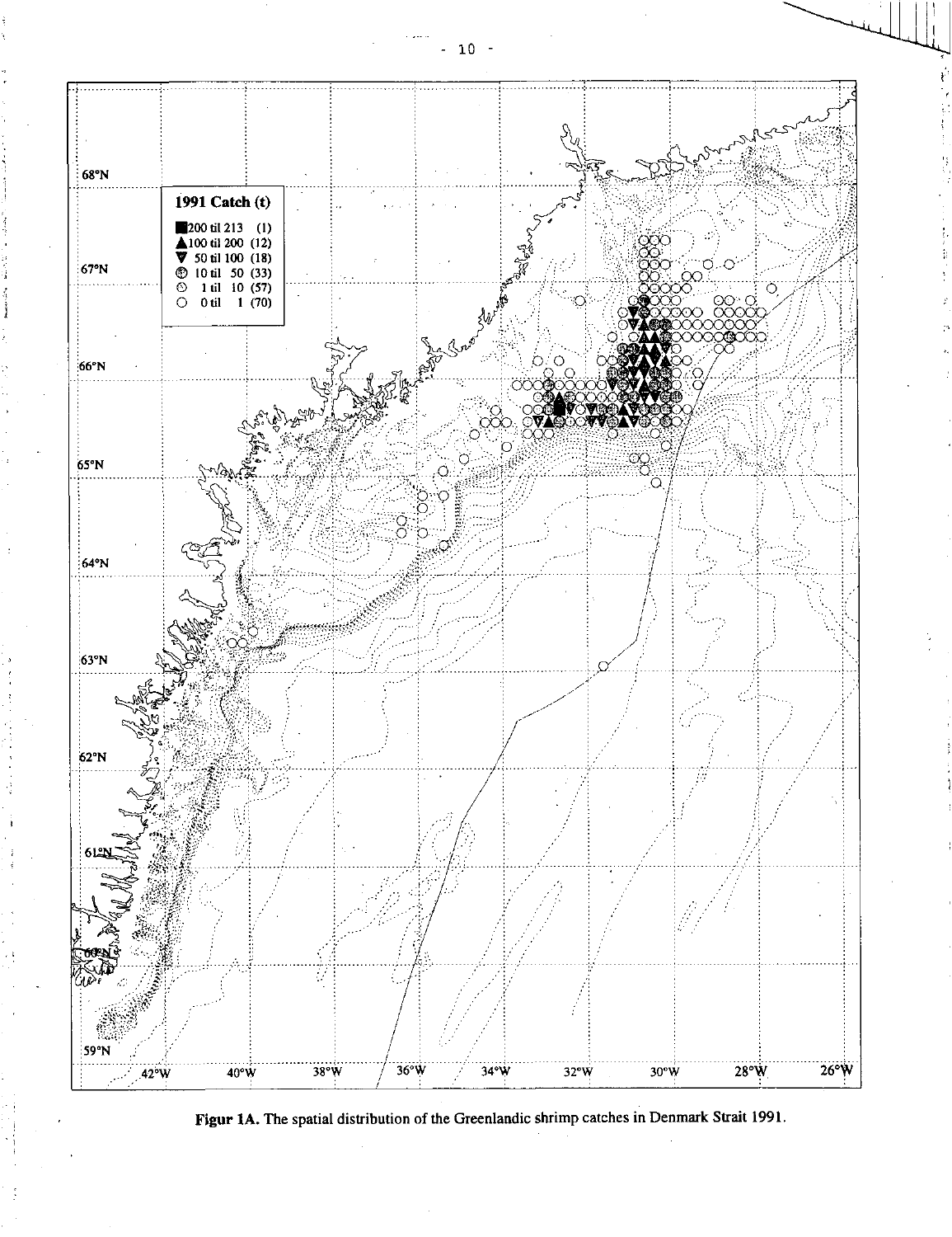

Figur 1B. The spatial distribution of the Greenlandic shrimp catches in Denmark Strait 1992.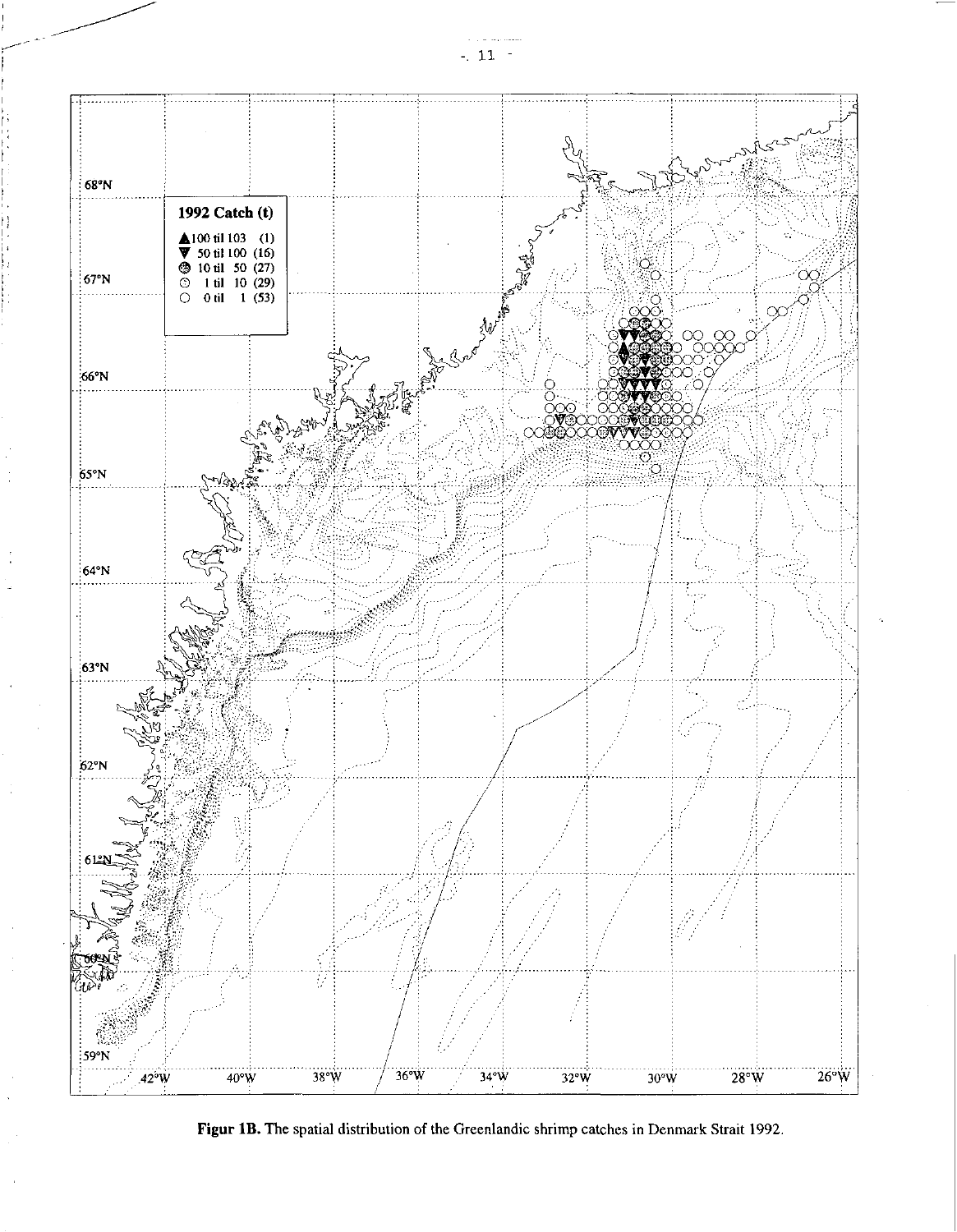

Figur 1C. The spatial distribution of the Greenlandic shrimp catches in Denmark Strait 1993.

 $-12 -$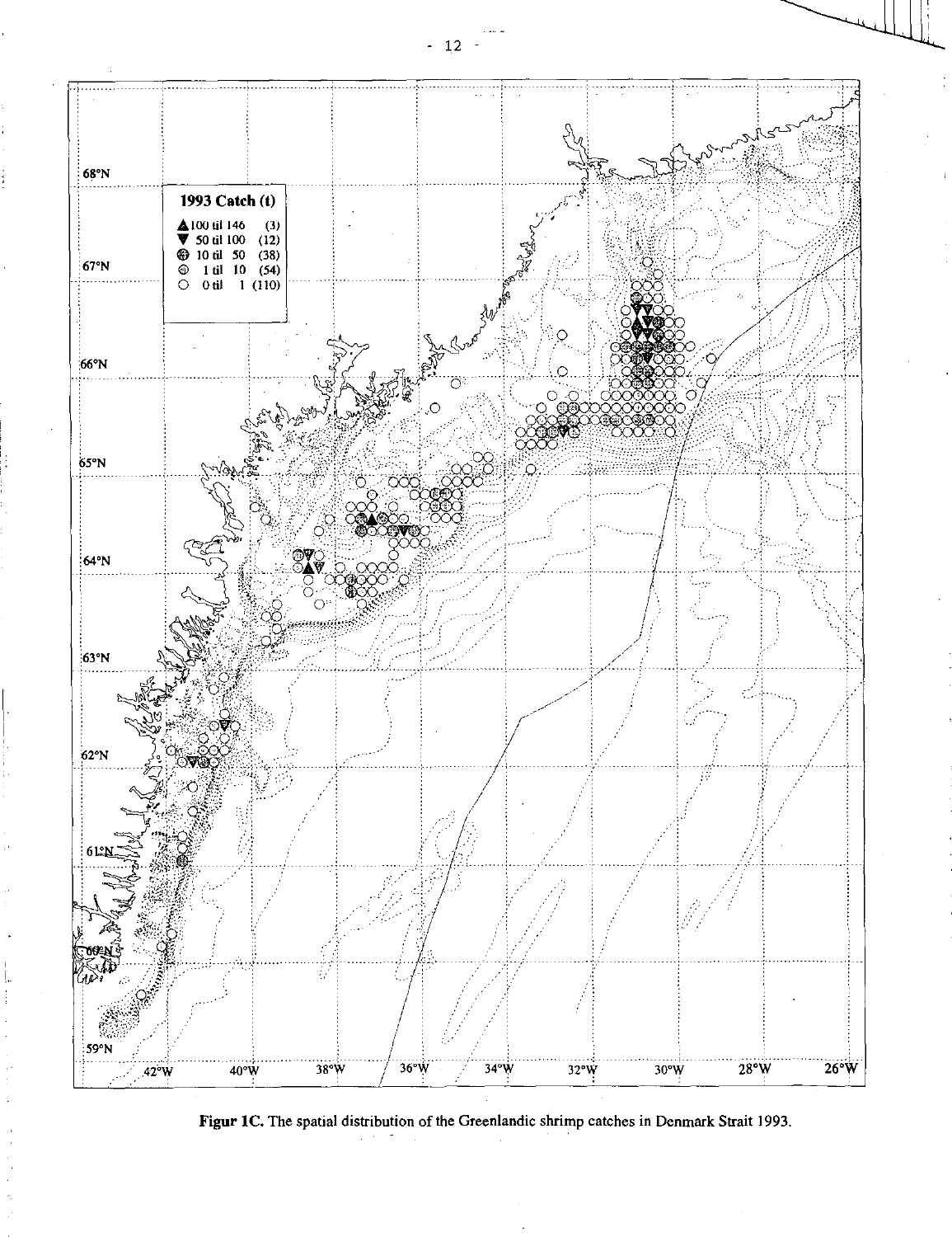

Figur 1D. The spatial distribution of the Greenlandic shrimp catches in Denmark Strait 1994.

 $-13 -$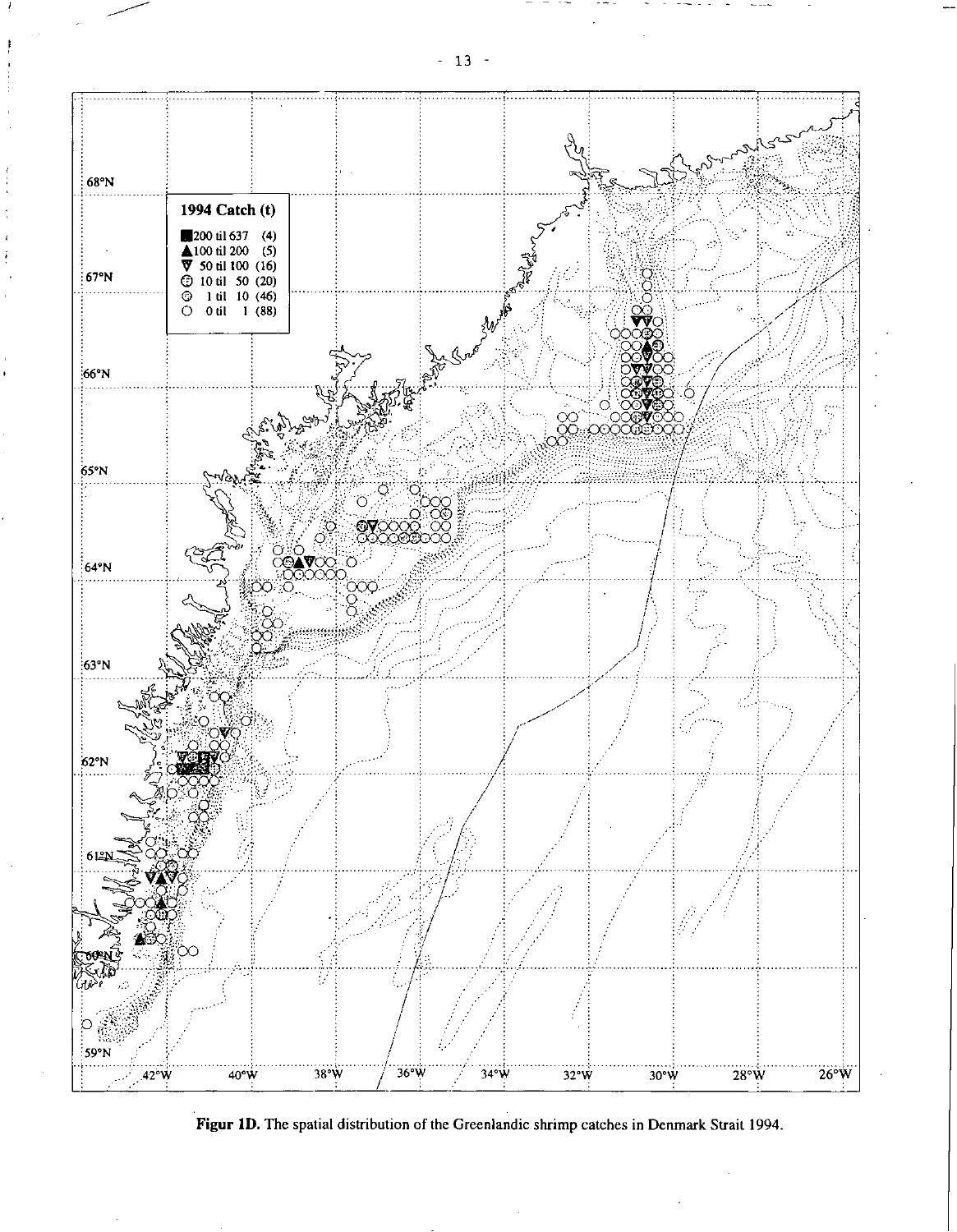

Figur 1E. The spatial distribution of the Greenlandic shrimp catches in Denmark Strait 1995.

 $14$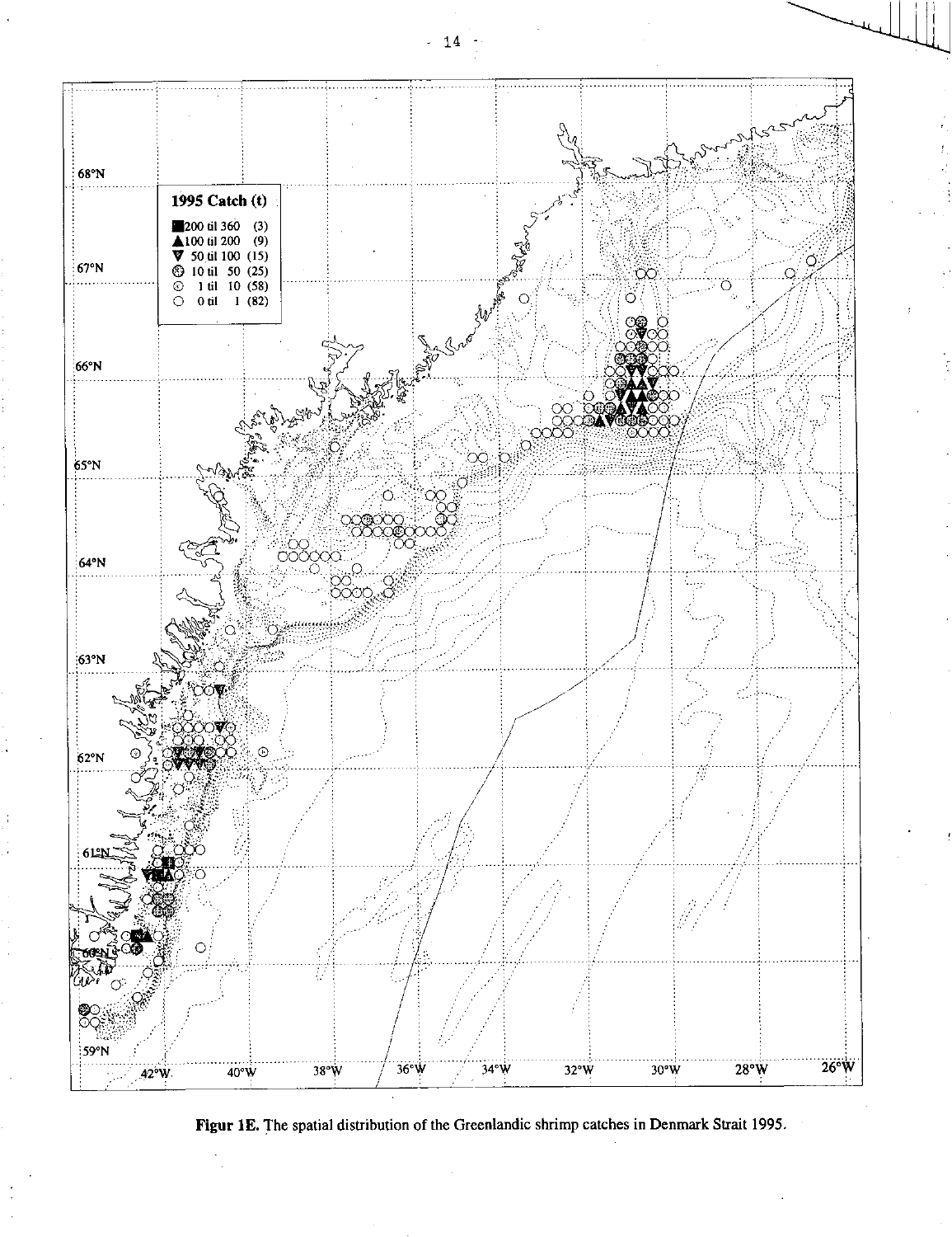



 $\frac{1}{2}$  15 -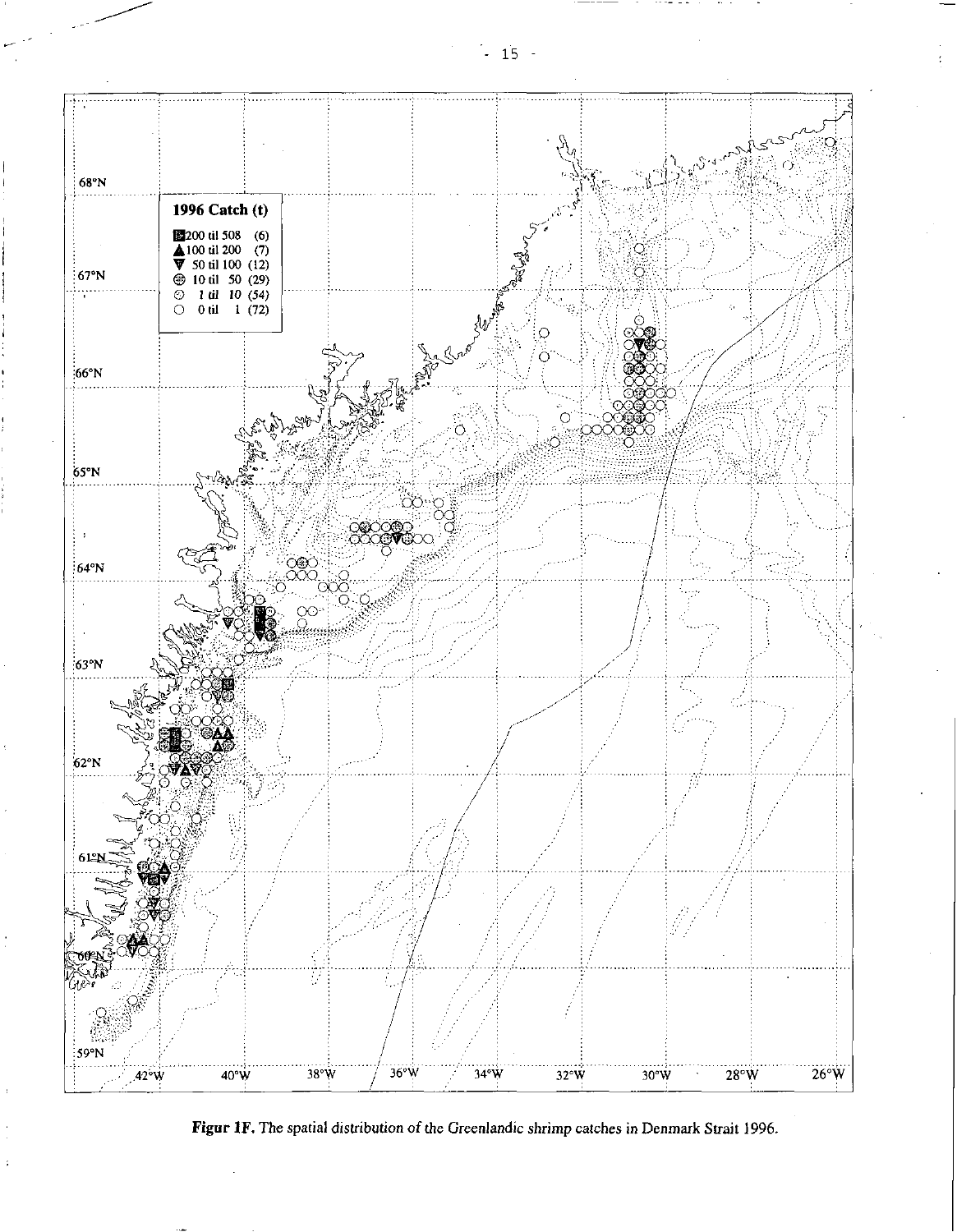



- 16 -

I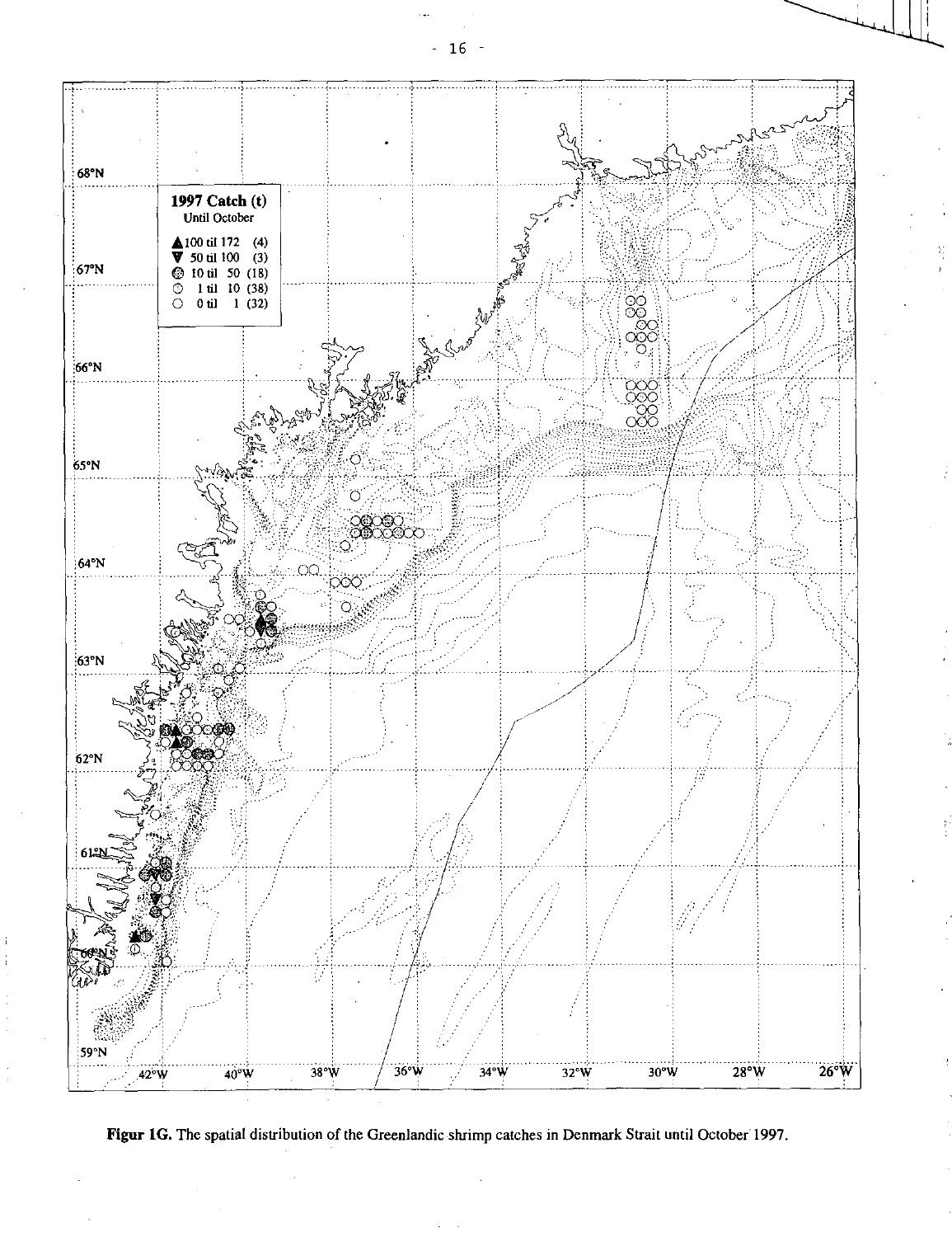

Figure 2. Catch, effort and CPUE by Greenland vessels fishing in Denmark Strait north and south of 65° N (panel A, B, C and D) and total area (panel E and F). Data for 1997 are incomplete.

- 17 -

•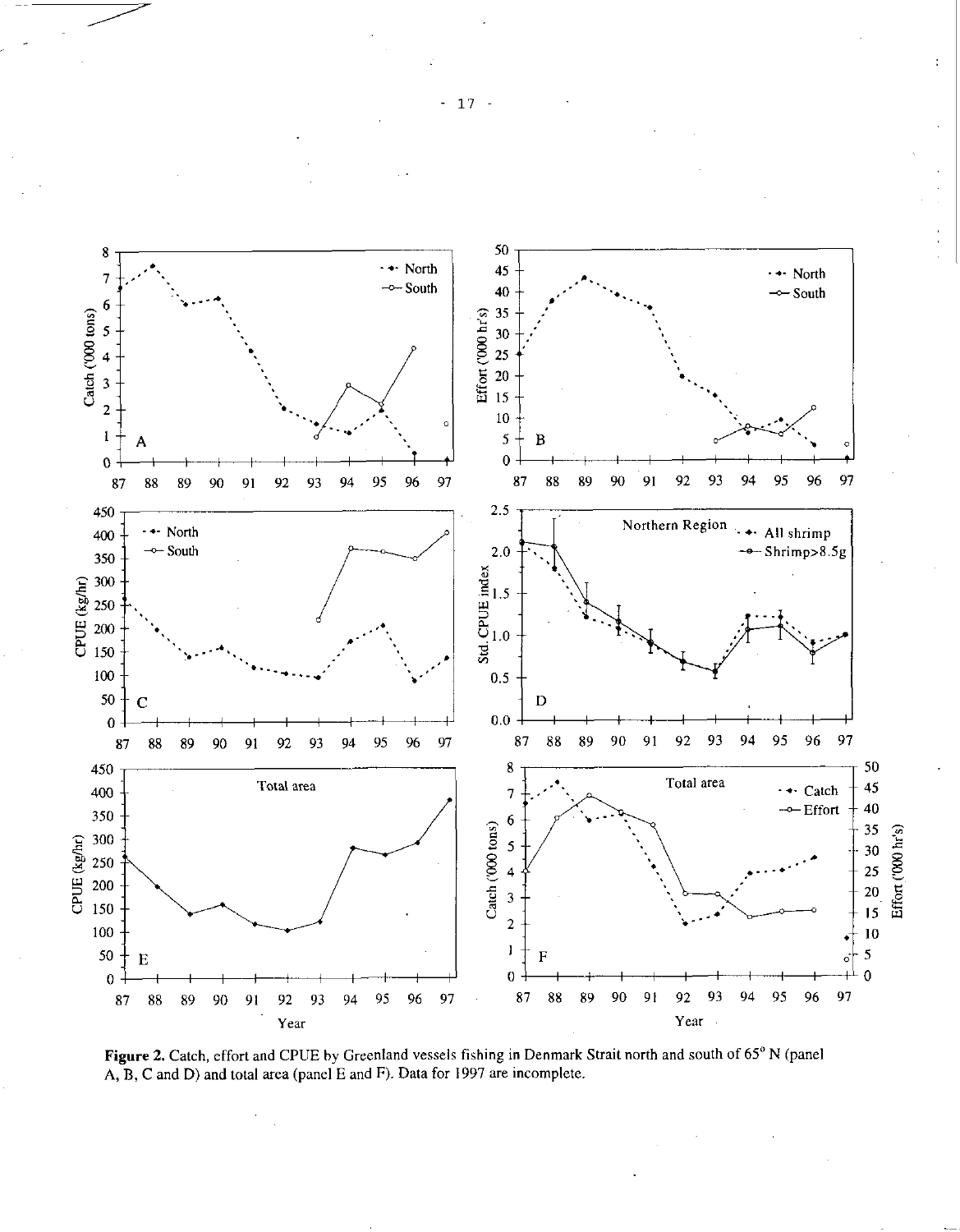- 18 -



**Figure 3.** Length frequency distributions of shrimp catches north and south of 65°N in Denmark Strait by Greenlandic vessels.